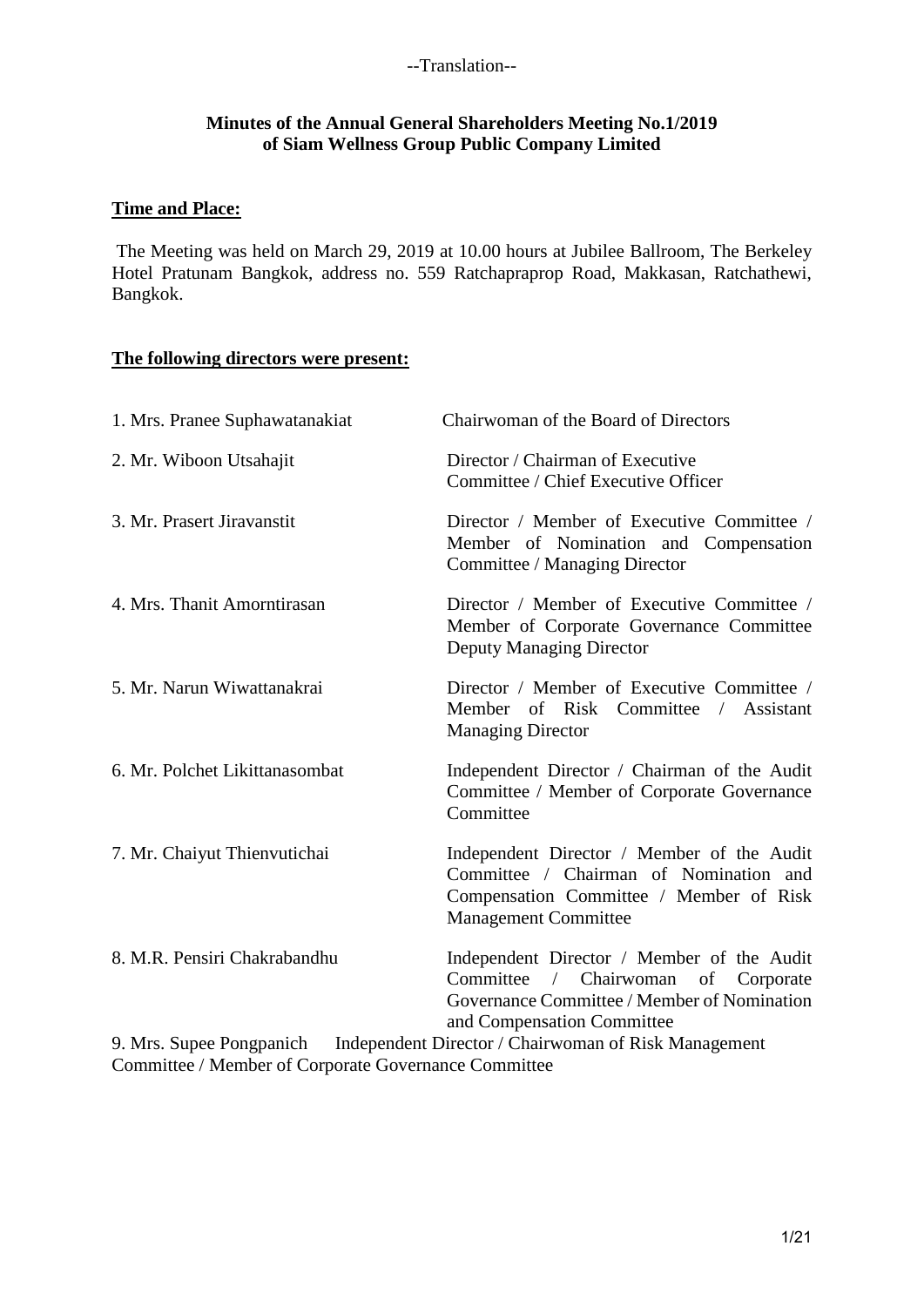--Translation--

## **Other participants:**

- 1. Ms. Jiranan Thanavinitskul Acting Chief Financial Officer
- 2. Ms. Benchaya Tanyacharoen Accounting Director
- 
- 
- 

All directors attended 100 % of this Meeting.

**Commencement:**

As Chairwoman of the Board of Directors, Mrs. Pranee Suphawatanakiat presided as Chairwoman of the Meeting as prescribed by the Company's Articles of Association No. 41.

**Chairwoman** thanked all the shareholders and informed the shareholders that there were 47 shareholders, holding aggregate amount of 4,746,274 shares, and 104 proxies holding aggregate amount of 457,926,052 shares attended the Meeting. The 151 shareholders and proxies who attended the Meeting held 462,672,326 shares, equivalent to 81.1706 percent of the Company's issued shares, which are 570,000,000 shares, constituting a quorum of the Meeting as prescribed by the Company's Articles of Association No. 38 Re: The Annual General Meeting.

The Chairwoman then proceed the Meeting with the following agenda items:

**Chairwoman** has assigned Mr. Prin Ekmanochai, Company Secretary, to conduct the Meeting and explain the rules and Company's Articles of Association and voting procedures.

To comply with the good governance of a public company regulation of the Stock Exchange of Thailand as well as to follow the Good Corporate Governance Policy of the Company, the Company gave the opportunity for the shareholders to participate in which they can submit the agenda for considering in the Annual General Meeting of Shareholders for year 2018 and for nominating individual(s) to become the director(s) of the Company in advance. The submissions and suggestions of the agenda are required to follow the guidelines that are available on the company website at [www.siamwellnessgroup.com/investor\\_relations/](http://www.siamwellnessgroup.com/investor_relations/) from 8 January 2019 to 28 February 2019. After the closing date, there were no submissions or suggestions from shareholders. In this meeting, there is a total of 8 Agendas as specified in the invitation letter.

**The Conductor** explained to the Meeting regarding procedures of the Meeting and vote casting. Shareholder who would like to ask questions, please raise your hand. After Chairwoman approves, the shareholder shall introduce him/herself with his/her name and shareholder status (shareholder/proxy) and address his/her question.

- When counting the votes, 1 share equals to 1 vote.
- Shareholder or Proxy under Proxy A or B shall make one decision per agenda (Agree/ Disagree/Abstain)
- Proxy as Custody under Proxy C can split the vote in each agenda

3. Ms. Sumana Punpongsanont Auditor from EY Office Limited 4. Ms. Nitikarn Supakalin Assistant Auditor from EY Office Limited 5. Mr. Prin Ekmanochai Company Secretary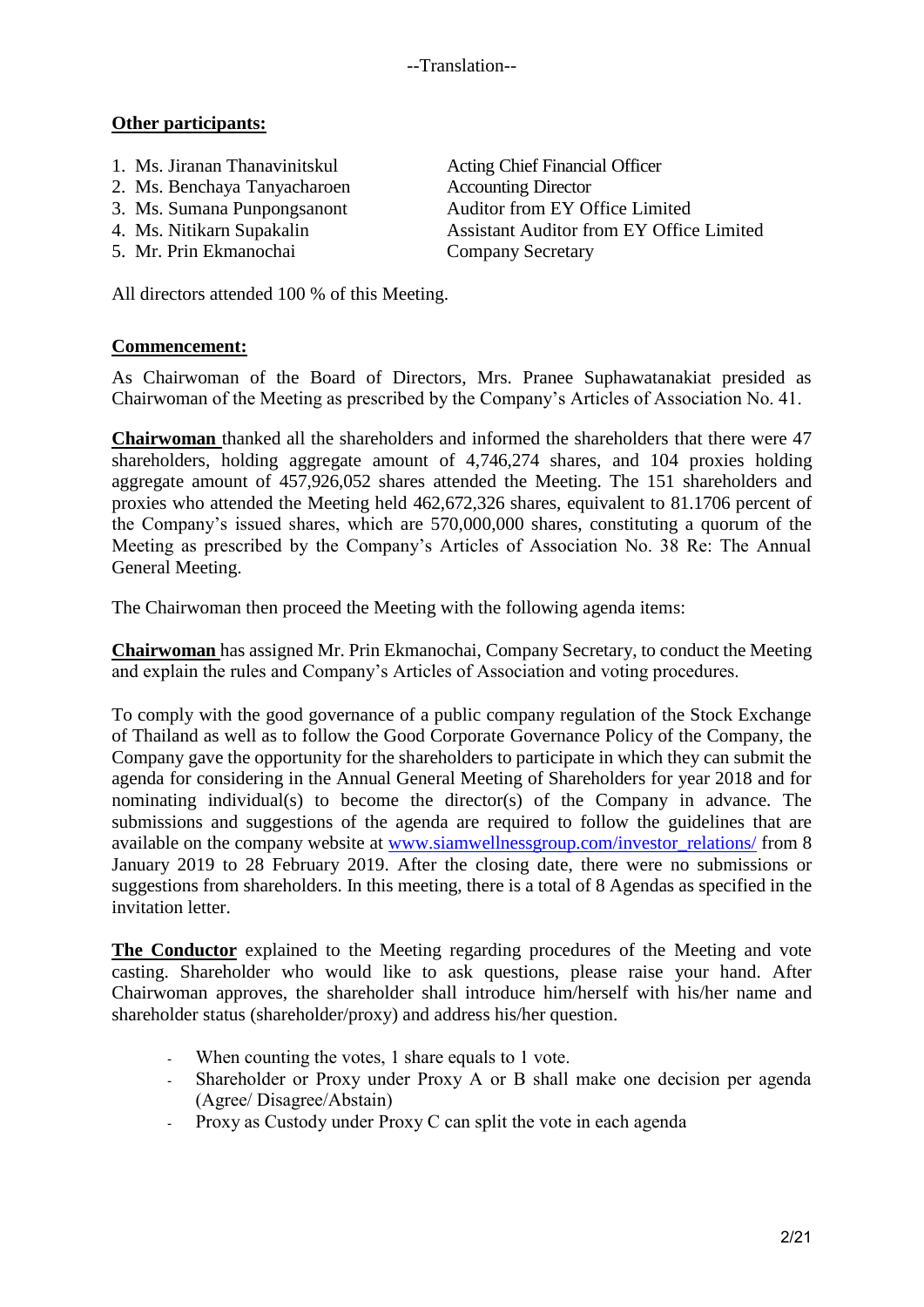In order to quicken the vote counting, the Company shall collect ballots only in the case that the shareholders make a disapprove vote or an abstain vote and the Company shall deduct such votes from the total votes in each agenda to obtain the votes of approval.

For Agenda 5, approval of appointed directors, to comply with the Governance of Quality Annual General Meetings, all votes will be collected. Each vote is for each director.

In the event that the shareholder makes mistake in the voting ballot, the shareholder shall cross and put initial next to the cross otherwise it will be deemed as false vote.

In order to comply with the Governance of Annual General Meetings, the Company has assigned 1 representative from EY Office Limited and 1 representative from the shareholders as witness and ballot table.

| 1. Ms. Nitikarn Suphakalin | Representative from EY Office Limited |
|----------------------------|---------------------------------------|
| 2. Ms. Nida Pruksateerakul | <b>Shareholder</b>                    |

#### **Agenda 1: To Certify and Approve the Minutes of the Annual General Meeting of Shareholders for the Year 2018**

**The Conductor** proposed to the Meeting to consider and certify the minutes of the 2018 Annual General Meeting of Shareholders, held on March 27, 2018, of which the copy has been delivered to all shareholders along with the invitation letter convening this Meeting. **The Conductor** proposed to the Meeting to consider and certify the minutes of the 2018 Annual General Meeting of Shareholders, held on March 27, 2018, as per the details stated above.

**The Chairwoman** asked Any Shareholders has any questions or suggestions?

**Mr. Thara Cholpranee (Shareholder)** suggest an amend in the Minutes of Annual General Meeting of Shareholders for the Year 2018 that his name was misspelt from "Thada" to "Thara" from Page 24 of the Minutes.

**The Chairwoman** acknowledged and apologized. Corrections shall be made.

**Mr. Thara Cholpranee (Shareholder)** suggested that the invitation letter shall not use QR Code as it causes inconvenience and add burden to shareholder as it does not really save paper as shareholder needs to print out a copy to review. If the Company would like to save paper, I recommend that the Annual Report does not need to be sent, just the Financial Statement is fine. Other Documents can be viewed from the Website.

**The Chairwoman** acknowledged and apologized. Improvement shall be made.

**Ms. Roongruang Ngaongarmrut (Shareholder)** supported Mr. Thara's suggestions. Venue information in both Thai and English should be provided.

**The Chairwoman** acknowledged and apologized. Improvement shall be made.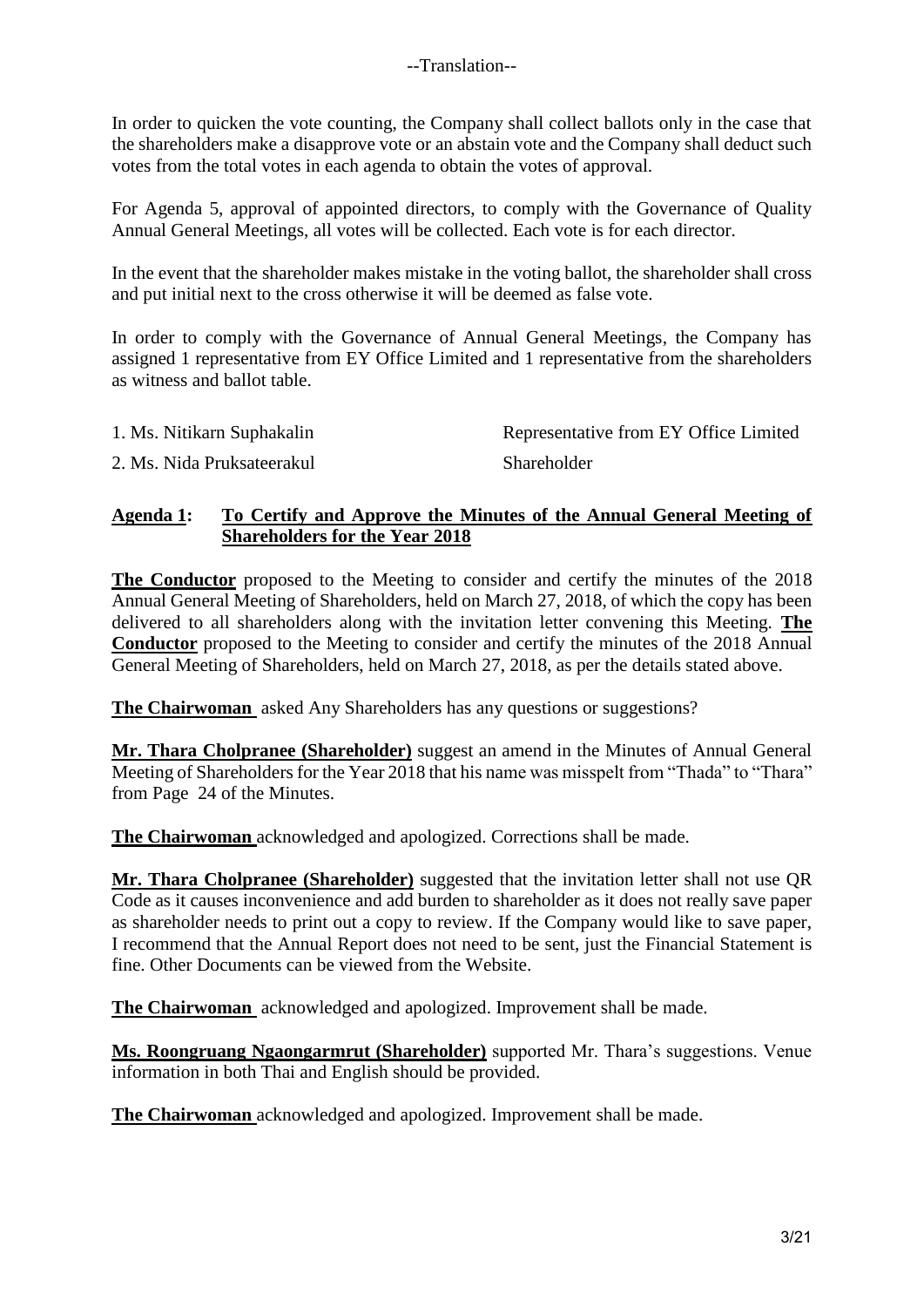With no further questions, **the Conductor** informed that Resolution in this agenda shall be approved by the majority votes of the shareholders attending the Meeting and casting their votes. In the event of a tie, the Chairwoman will make additional vote as a resolution as prescribed by the Company's Articles of Association No. 43 and Public Limited Company Act 1992 No. 107

## **Resolution:**

The Meeting resolved to adopt the Minutes of the Annual General Meeting of Shareholders of Siam Wellness Group Company Limited No. 1/2018 held on March 27, 2018. By a majority vote of the shareholders attending the meeting and casting their votes, details of which were as followed:

Total 462,884,526 votes

| Approved                                                                             | 462,876,426 votes or 99.9983 |  |  |                       | $\%$ | * of total votes |
|--------------------------------------------------------------------------------------|------------------------------|--|--|-----------------------|------|------------------|
| Disapproved                                                                          | 100                          |  |  | votes or $0.0000$     | $\%$ | * of total votes |
| Abstained                                                                            |                              |  |  | 8,000 votes or 0.0017 | %    | * of total votes |
| Void                                                                                 |                              |  |  | $0$ votes or $0.0000$ | $\%$ | * of total votes |
| *Percent of total shares of shareholders who attend the meeting and cast their votes |                              |  |  |                       |      |                  |

# **Agenda 2: To Acknowledge the Company's Performance for the year 2018**

**The Chairwoman** asked Mr. Wiboon Utsahajit, CEO, to report of the Company's performance for the year 2018

**Mr Wiboon Utsahajit (CEO)** stated that the Company operates 3 Spa brands which are "RarinJinda Wellnes Spa"  $(5^*)$ , "Let's Relax"  $(4^*)$  and "Baan Suan Massage"  $(3^*)$ , and 2 new brands which are "Stretch Me" and "Face Care". As of 31st December 2018, there are a total of 55 branches in which 49 branches are domestic and 6 branches are overseas.

- RarinJinda Wellness Spa 3 branches
- Let's Relax 39 branches
- Baan Suan Massage 10 branches
- Stretch Me 2 branches
- Face Care 1 branch

"Stretch Me" and "Face Care" are our new business models. "Stretch me" is a Stretching Studio by physiotherapists which attract a new group of customers whom are Thai with active lifestyle such as sportsperson or office worker, whereas "Face Care" is a sophisticated Facial Spa that offers facial massage and treatment with the first branch at Terminal 21 Pattaya.

In 2018, the Company opened 10 new domestic branches i.e. Let's Relax Pattaya Beachfront, Let's Relax Aroma Hotel Bangkok, Let's Beyond Patong, Let's Relax Huahin Soi 100, Let's Relax Terminal 21 Pattaya, Let's Relax the Allez Sukhumvit 13 (Hyatt Regency Hotel), Let's Relax Ace of Huahin, Stretch Me CentralWorld, Stretch Me Iconsiam, and Face Care Terminal 21 Pattaya. Also the Company opened 5 new branches overseas i.e. Let's Relax Spa Phnom Penh Mao Tse Toung Blvd., Let's Relax Spa Phnom Penh Norodom Boulevard, Let's Relax Spa Phnom Penh Tonle Bassac in Cambodia, and Let's Relax Spa Qingdao and Let's Relax Spa Tianjin in China.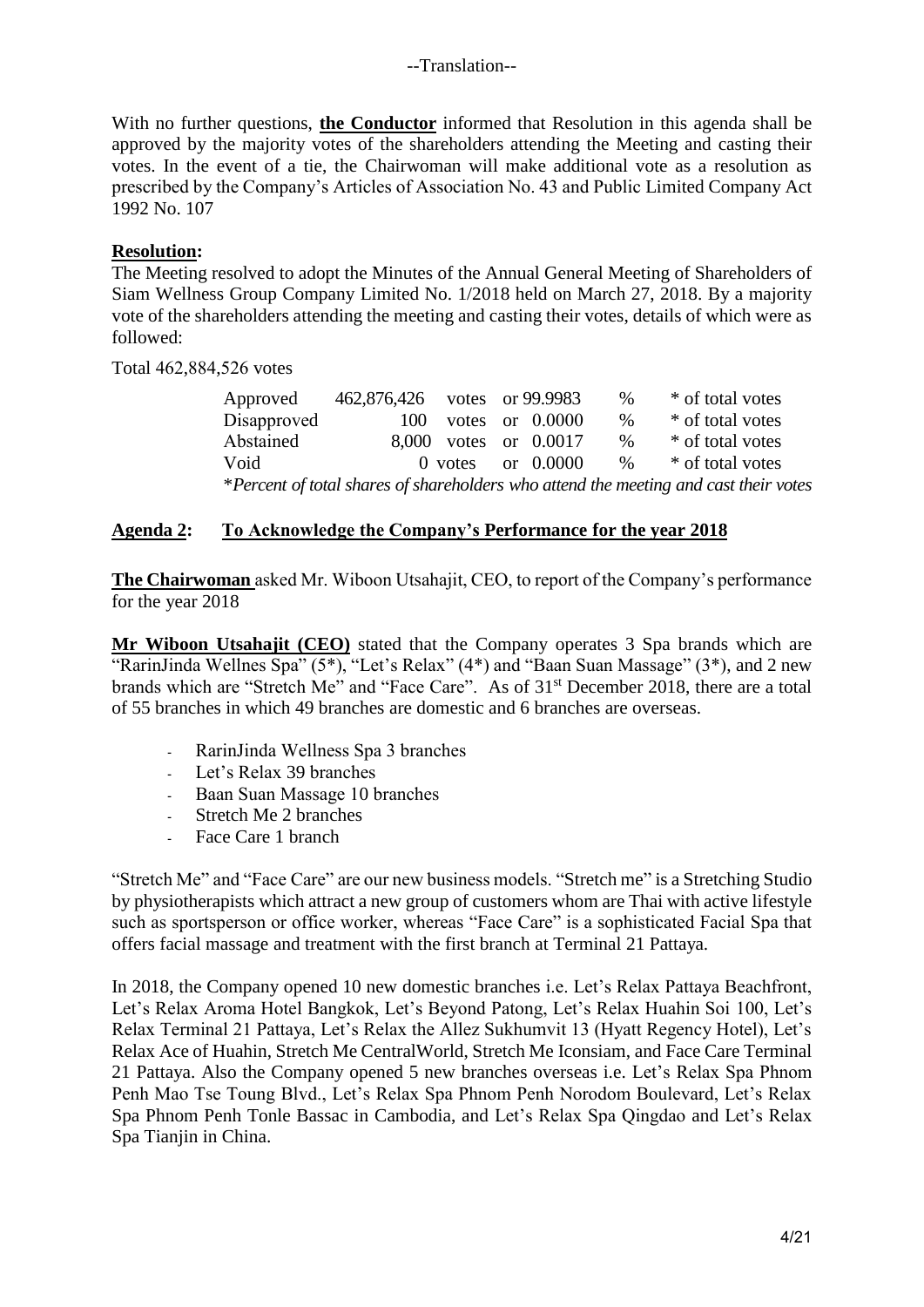# **Domestic Branches**

- Quarter 1: -
- Quarter 2: Let's Relax Pattaya Beachfront
- Quarter 3: Let's Relax Aroma Hotel Bangkok, Let's Beyond Patong, Let's Relax Huahin Soi 100
- Quarter 4: Let's Relax Terminal 21 Pattaya, Let's Relax the Allez Sukhumvit 13 (Hyatt Regency Hotel), Let's Relax Ace of Huahin, Stretch Me CTW, Stretch Me Iconsiam, and Face Care Terminal 21 Pattaya

# **Overseas Branches**

- Quarter 1: Let's Relax Spa Phnom Penh Mao Tse Toung Blvd. in Cambodia
- Quarter 2: Let's Relax Spa Phnom Penh Norodom Boulevard in Cambodia, and Let's Relax Spa Qingdao and Let's Relax Spa Tianjin in China.
- Quarter 3: Let's Relax Spa Phnom Penh Tonle Bassac in Cambodia

In 2018 the Company had total Revenue of 1.152 billion baht, a growth of 19.8% from previous year. As the business's revenue structure, Spa contributed 87% Spa Products contributed 5% Hotel & Food contributed 6% and Other Revenues contributed 2% of total revenue. As brand's revenue structure, Let's Relax contributed approximately 87% of total spa revenue, whereas RarinJinda Wellness Spa contributed 6% and Baan Suan Massage contributed 7%.

The 19.8% growth composed of 15.5% growth of Same Store Sales Growth (SSG) and 3.5% from Expansion Store Sales Growth. Under brands, Let's Relax grew 17%, Baan Suan Massage grew 1.5% and RarinJinda is stable as there was no branch expansion.

In Sum, the Total Revenue is 1.152 billion baht and the Net Profit is 205.6 million baht. The Net Profit grew 17.4%. The Net Profit is accounted as 18.1% of the Total Revenue.

In 2018, The Company has received many awards globally, regionally and nationally including Best Investor Relations Awards for listed Company in mai from SET Awards 2018, Forbes Best Under a Billion from Forbes Magazine which selected the best 200 Companies with Revenue less than 1 billion US Dollars. SPA was one of the 3 Thai Companies selected for this Award. The Company has also received Thailand Spa & Well-Being Awards 2018 and Outstanding Brands.

**The Chairwoman** asked Any Shareholders have any questions or suggestions?

**Ms. Roongruang Ngaongarmrut (Shareholder)** asked out of 1.152billion baht Revenue, what's the proportion from domestic business and overseas business?

**Mr. Narun Wiwattanakrai (Director)** answered the main revenue (approximately 99%) comes from domestic business (Spa Business, Hotel & Restaurant Business and Spa Product Business), whereas about 1% comes from Overseas Business.

**Ms. Roongruang Ngaongarmrut (Shareholder)** asked What's the proportion between Local customer and Foreign customer

**Mr. Narun Wiwattanakrai (Director)** answered Foreign customer is about 75% and Local customer is about 25%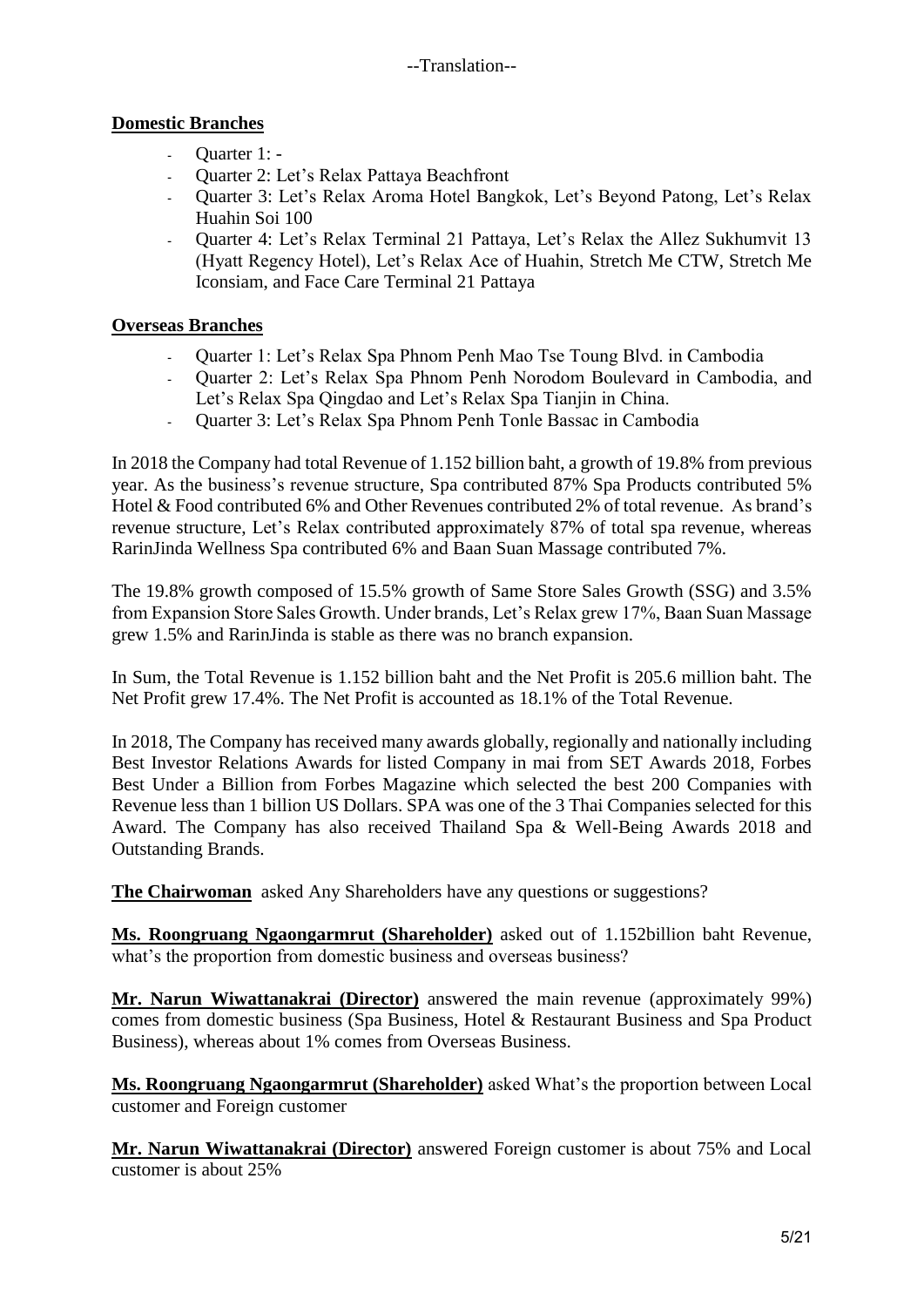**Ms. Roongruang Ngaongarmrut (Shareholder)** asked Does the Chinese Tourist has impact on the business?

**Mr. Narun Wiwattanakrai (Director)** answered from the boat accident in Phuket has caused some safety concerns for the Chinese Tourists travelling to Thailand. However, the business has very small impact as our Chinese Tourist Segment is F.I.T. (Free Independent Traveler). The Chinese Tourist Segment that dropped is the Group Tours.

**Ms. Roongruang Ngaongarmrut (Shareholder)** asked What's the trends for Group Tours?

**Mr. Narun Wiwattanakrai (Director)** answered given that our tourist segment is F.I.T., we have limited information on Group Tours.

**Ms. Roongruang Ngaongarmrut (Shareholder)** asked Does the Chinese Tourist from Mainland or Hong Kong?

**Mr. Narun Wiwattanakrai (Director)** answered our Chinese Tourist are mixed. Our top 5 nationalities are Chinese (Mainland China), Hong Kong, Taiwanese, Japanese and Korean.

**Ms. Roongruang Ngaongarmrut (Shareholder)** asked from the news that there was a death accident of customers who went for massage service, is there any impact?

**Mr. Wiboon Utsahajit (CEO)** answered the Company did not have any impact. From customer's perspective, they will seek service from reliable spa operators. This support our business.

**Ms. Roongruang Ngaongarmrut (Shareholder)** asked Did the Revenue meet the Target?

**Mr. Wiboon Utsahajit (CEO)** answered last year, we set the Revenue Growth Target of 20- 25%. The Actual revenue slightly miss the target caused by the small impact from the boat accident and the delayed opening of some branches as 6 new branches were opened in fourth quarter.

**Ms. Roongruang Ngaongarmrut (Shareholder)** asked from the Opportunity Day's statement of the new opening branches in 2019. Will it be delayed like last year?

**Mr. Wiboon Utsahajit (CEO)** answered this year, we have secured all locations for the new branches and will continue to open consecutively from first quarter.

**Ms. Roongruang Ngaongarmrut (Shareholder)** asked an increase of 20-25% in Revenue for 2018, did the EBITDA or Net Profit Margin Ration maintained?

**Mr. Wiboon Utsahajit (CEO)** answered the Company has maintained the Gross Profit (GP) and Net Profit Margin (NP) as planned.

**Mr. Direk Kunnawutvanich (Shareholder)** asked from the death accident of spa customers, has the Company set any measures or procedures to manage the potential risk including overseas franchise branches?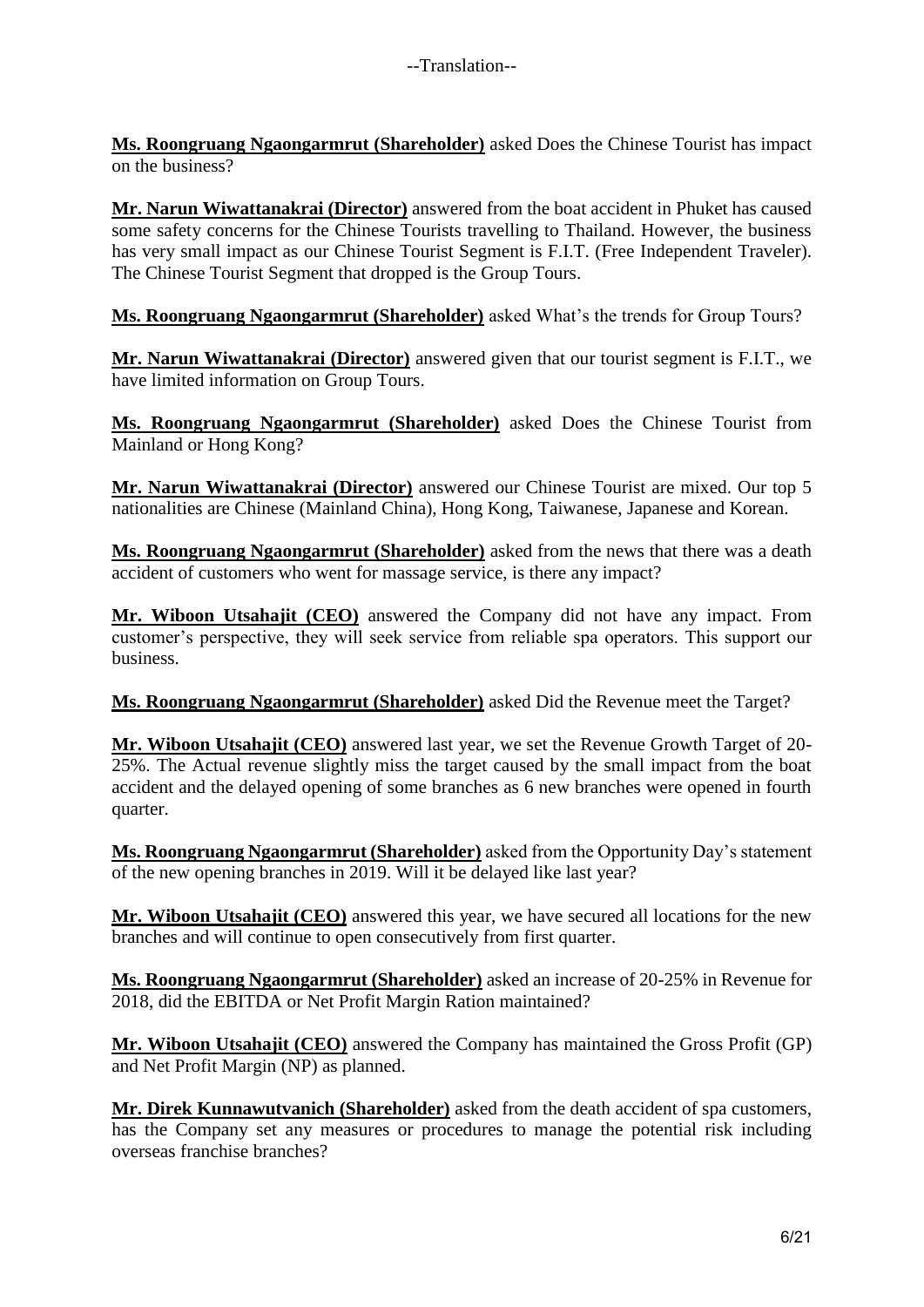**Mr. Wiboon Utsahajit (CEO)** answered the Company has raised importance about the service standards. The Company has conducted training for Staff including Do and Don't. Moreover, the instructors and trainers have added on the precaution measures such as avoiding points or customer assessment e.g. Customers who are pregnant, has skin disease, has heart problems or cancer. If found to have potential symptoms, the Company will not provide the service.

**Mr. Direk Kunnawutvanich (Shareholder)** asked the standard Rental Term is 3 years. How Company manages this especially for Outstanding Performance branch?

**Mr. Wiboon Utsahajit (CEO)** answered the Company normally has 3 years rental term with obligation to renew another 2 terms of 3 years each (Total 9 years) with some adjustable rate. For Outstanding Performance branch, the Company will seek negotiation with landlord during the last rental term to ensure that the term can be renew. However, if renewal cannot be done, the Company will seek nearby location to create convenience for customers.

**Mr. Direk Kunnawutvanich (Shareholder)** asked how can Company maintain Same Store Sales Growth?

**Mr. Narun Wiwattanakrai (Director)** answered the peak time for the Spa Business is normally weekday evening and weekend whereas the off-peak time is weekday daytime. The Marketing Team will use different marketing strategies to attract customers during the gaps.

**Mr. Direk Kunnawutvanich (Shareholder)** asked has Company publicize about the awards received?

**Mr. Narun Wiwattanakrai (Director)** answered Yes. Since majority of our customers are foreign tourists, thus we communicate through channels that target those. For Thai customers, we also do.

**Mr. Direk Kunnawutvanich (Shareholder)** asked In the Annual Report, some of Directors and Executives are the creditors of the Company such as overseas travelling allowance. Can this be fixed?

**Mr. Wiboon Utsahajit (CEO)** answered for overseas travelling allowance, given that there is exchange rate fluctuation, the Directors and Executives will advance the expenses then reimburse on the return date's exchange rate to avoid the differences in exchange rate.

**Mr. Kriangkamol Teerasaksopon (Shareholder)** asked How does Business in China doing? Any tax issues?

**Mr. Wiboon Utsahajit (CEO)** answered this is one of the reasons the Company chose to do under Franchise model as China has quite complicated regulations. At first phase, the Company can learn and see if any problems or challenges occurred. From our 3 branches in China, each province has different regulations. For tax, the franchisee is liable to comply. The Company only acknowledged the Franchise fee and Monthly Royalty fee. In each province, there is slightly different issues. For example, in Yunnan, after 2 years operations, the number has slightly increased. At the opening, the sales were a bit slow as the building was not officially opened. After move-in, the customer increase as brand awareness increased. For Qingdao and Tianjin, during Winter, there is less foot traffic. The Company has learned many things and will have preparation for new branch opening.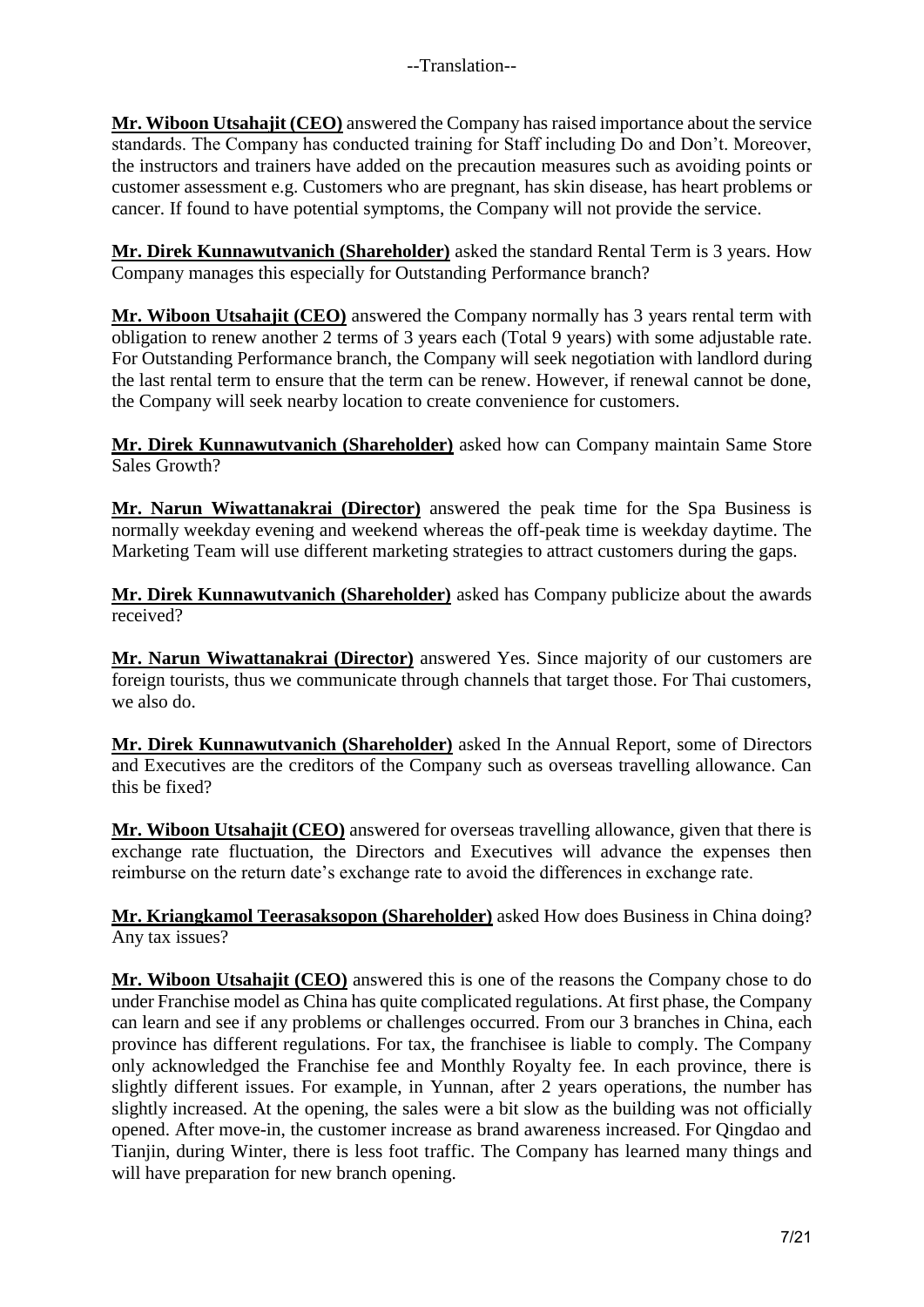**Mr. Kriangkamol Teerasaksopon (Shareholder)** asked In Kunming, there is news that the salary increase quite quick. How Company control quality? How Company build brand in China? Many foreign businesses such as Commercial Banks face many restrictions when operate in China, how Company cope with this? Any impact?

**Mr. Wiboon Utsahajit (CEO)** answered in each province, the regulation is not the same. Some are concerned on labor. But our franchise model, we bring trainers to train the locals. For labour, it is the responsibility of the franchisee. Company provides service standard assessment and audit quarterly.

With no further questions, **the Conductor** informed that Resolution in this agenda does not require votes.

**Resolution:** The Meeting acknowledged the report on the operating results of 2018, as proposed.

## **Agenda 3: To Consider and Approve the Company's Financial Statements for the Year Ended December 31, 2018**

**The Chairwoman** asked Ms. Jiranan Thanavinitskul (Acting Chief Financial Officer), to report the Company's Financial Statements for the Year Ended December 31, 2018

**Ms. Jiranan Thanavinitskul (Acting Chief Financial Officer)**, stated that the Company Financial Statements have been approved by EY Office Limited and has been approved by the Audit Committee and the Board of Directors. Details as specified in the Annual Report.

## **Statement of Comprehensive Income 2016 – 2018**

## **Million THB**

| <b>Details</b>             | 2016   | 2017    | 2018     |
|----------------------------|--------|---------|----------|
| Revenue                    | 739.12 | 962.39  | 1,152.49 |
| <b>Costs of Goods Sold</b> | 484.68 | 619.56  | 750.13   |
| <b>Gross Profit</b>        | 240.51 | 328.09  | 384.12   |
| SG&A                       | 89.04  | 130.34  | 152.48   |
| Net Profit Before Tax      | 165.40 | 212.49  | 249.88   |
| Interest                   | 1.57   | 6.57    | 8.84     |
| <b>Tax</b>                 | 22.86  | 30.75   | 35.44    |
| Net Profit After Tax       | 140.97 | 175.17  | 205.60   |
| Other Items                | -      | $-2.24$ | 49.86    |
| Net Profit                 | 140.97 | 172.93  | 255.46   |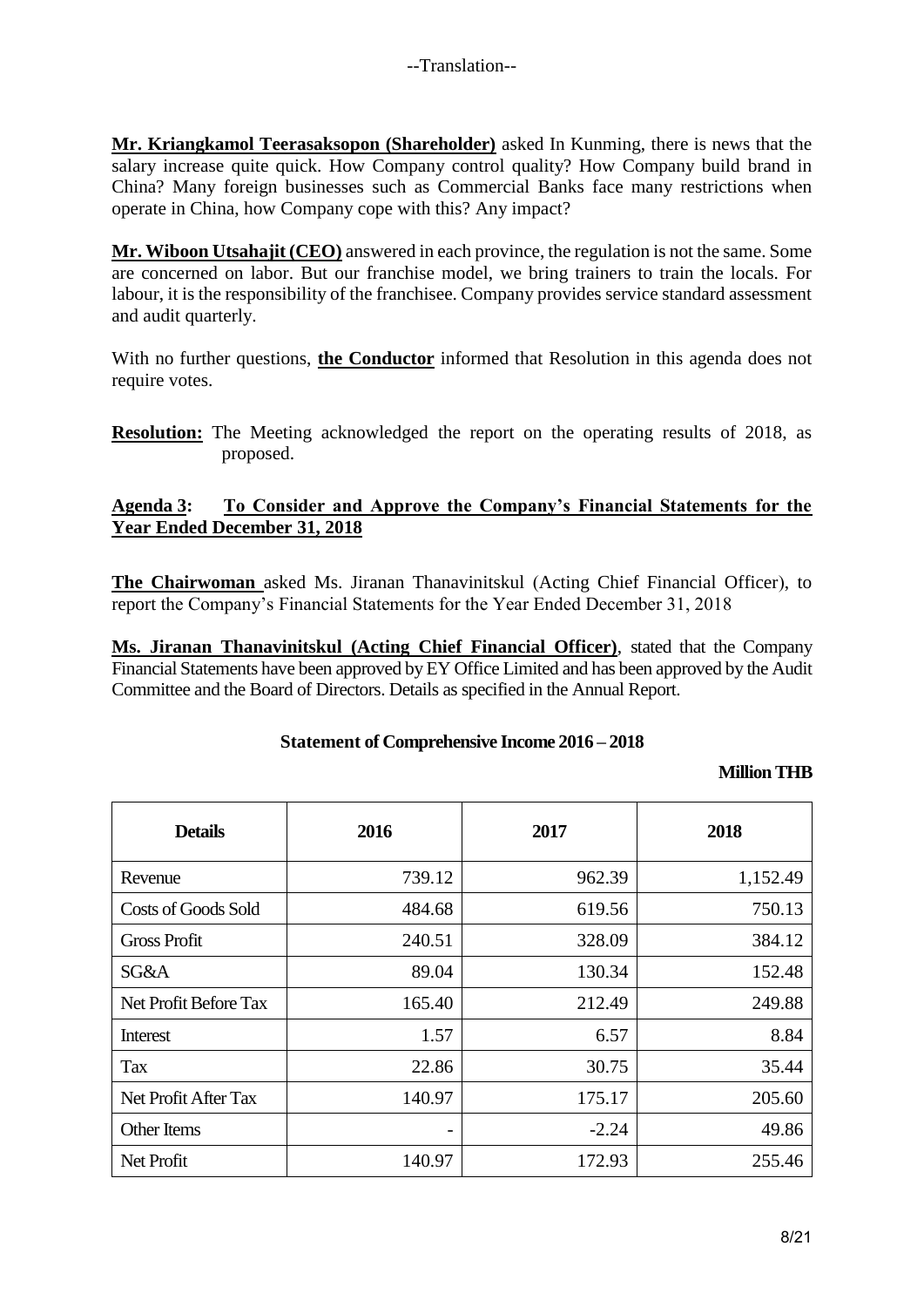--Translation--

# **Statement of Financial Position**

# **Million THB**

|                                 | 31 December<br>2018 | 31 December<br>2017 | an increase<br>$/$ a decrease $(+/-)$ | $\frac{0}{0}$ |
|---------------------------------|---------------------|---------------------|---------------------------------------|---------------|
| <b>Total Assets</b>             | 1,369               | 1,176               | 193                                   | 16            |
| <b>Total Liabilities</b>        | 399                 | 421                 | $-22$                                 | $-5$          |
| <b>Total Shareholder Equity</b> | 970                 | 755                 | 215                                   | 28            |

# **Million THB**

| <b>Assets</b>                     | 31 December<br>2018 | 31 December<br>2017 | an increase<br>$/$ a decrease $(+/-)$ | $\%$  |
|-----------------------------------|---------------------|---------------------|---------------------------------------|-------|
| Cash or Cash Equivalent           | 79                  | 67                  | 12                                    | 18    |
| <b>Current Investments</b>        | 32                  | 76                  | $-44$                                 | $-58$ |
| <b>Trade or Other Receivables</b> | 24                  | 12                  | 12                                    | 100   |
| Inventories                       | 31                  | 28                  | 3                                     |       |
| Property, Plant and Equipments    | 1,067               | 889                 | 178                                   | 20    |

## **Million THB**

| <b>Liabilities</b>                                  | 31 December<br>2018 | 31 December<br>2017 | an increase<br>/a decrease $(+/-)$ | $\frac{6}{9}$ |
|-----------------------------------------------------|---------------------|---------------------|------------------------------------|---------------|
| <b>Short Term Loan</b>                              | 84                  | 69                  | 15                                 | 22            |
| Long Term Loan                                      | 126                 | 185                 | $-59$                              | $-32$         |
| Liabilities under Financial<br>Lease Agreement      | 0.4                 | 0.7                 | $-0.3$                             | $-43$         |
| Provision for Long Term<br><b>Employee Benefits</b> | 14                  | 11                  | 3                                  | 27            |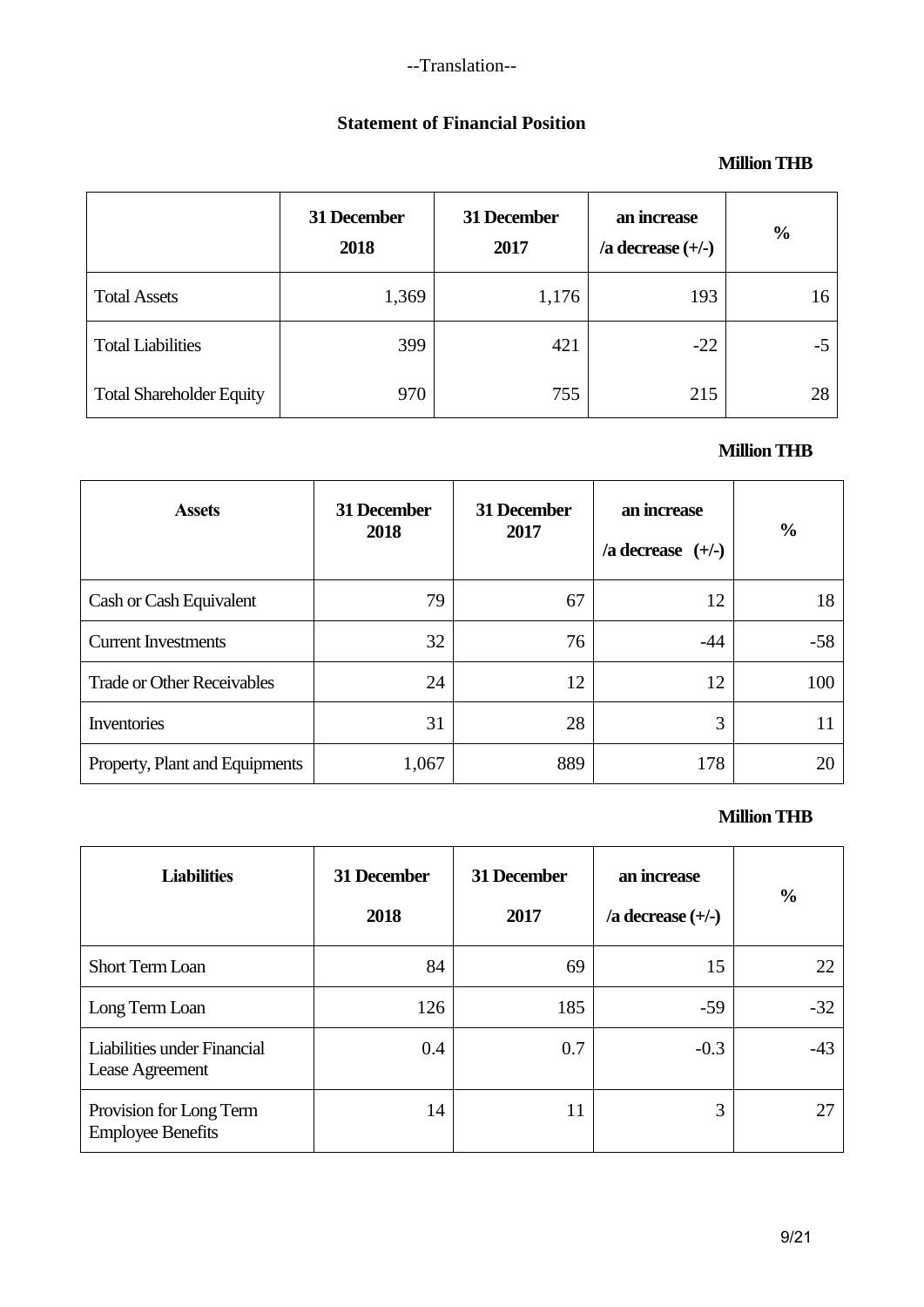**The Chairwoman** asked Any Shareholders have any questions or suggestions?

**Mr. Thara Cholpranee (Shareholder)** asked in Page 139 of Annual Report, in 2017, The Revenue of Consolidated is 962 million baht and the Revenue of the Separated is 893 million baht. For subsidiary companies, the revenue is about 70 million baht. Net profit increases 14- 15 million baht from 160 million baht to 175 million baht.

However, in 2018, The Revenue of Consolidated is 1.152 billion baht and the Revenue of the Separated is 1.115 billion baht. Increase of 40 million baht. The Net Profit of the Separated is 205 million baht. This shows that there is an increase in revenue of the subsidiary companies of 40 million baht, but no increase in Net Profit. In addition, there is additional profit from the increase in appraisal of Land which shows increase in Net Profit but not from operation. Why there is no additional net profit from subsidiary companies?

Moreover, looking at Separated, there is dividend collection over 25 million baht from subsidiary companies. If subsidiary companies do not have net profit, why dividend was paid?

Long Term Loan and Accrued Interest Receivable approximately 8 million in Page 137 of Annual Report and Short Term Loan and Accrued Interest Payable approximately 4 million baht in Page 138 of Annual Report. In Notes no. 7 Page 164 of Annual Report, the details of the Long Term Loan and Accrued Interest Receivable approximately 8 million with interest rate of MLR-2.175 per year with payment in June and August 2023. While Short Term Loan and Accrued Interest Payable approximately 4 million baht. The lenders are Company's Directors. It stated 50 million baht with the interest rate of 5% per year. Is MLR-2.175% more than/ equal / less than 5% per year. Please clarify.

**Mr. Wiboon Utsahajit (CEO)** answered the related loan is 50,000 baht not 50 million baht

**Mr. Polchet Likittanasombat (Director)** added that in Note, the main creditor is the overseas travelling allowance advanced by Director total is 1 million baht, an increase of 50,000 baht. 5% is the interest rate framework. If compared with MLR-2.175 it's not much difference.

**Mr. Thara Cholpranee (Shareholder)** asked what about the additional revenue of subsidiary companies but no additional net profit?

## **Ms. Jiranan Thanavinitskul (Acting**

**Chief Financial Officer)** answered in Consolidated Financial Statements, the Revenue and Net Profit may not be in same pattern as there might be some related party transactions between Company and Subsidiary Companies which may offset.

**Mr. Thara Cholpranee (Shareholder)** asked what about the dividend?

**Ms. Jiranan Thanavinitskul (Acting Chief Financial Officer)** answered SWR's dividend has never been paid out. It does not impact the consolidated Financial Statements.

**Mr. Direk Kunnawutvanich (Shareholder)** asked the new law about the retired employees, any impact?

**Ms. Benchaya Thanyacharoen (Accounting Director)** answered the new law which adjust from 300 days to 400 days, after consulted with EY Co.,Ltd, it does not have impact.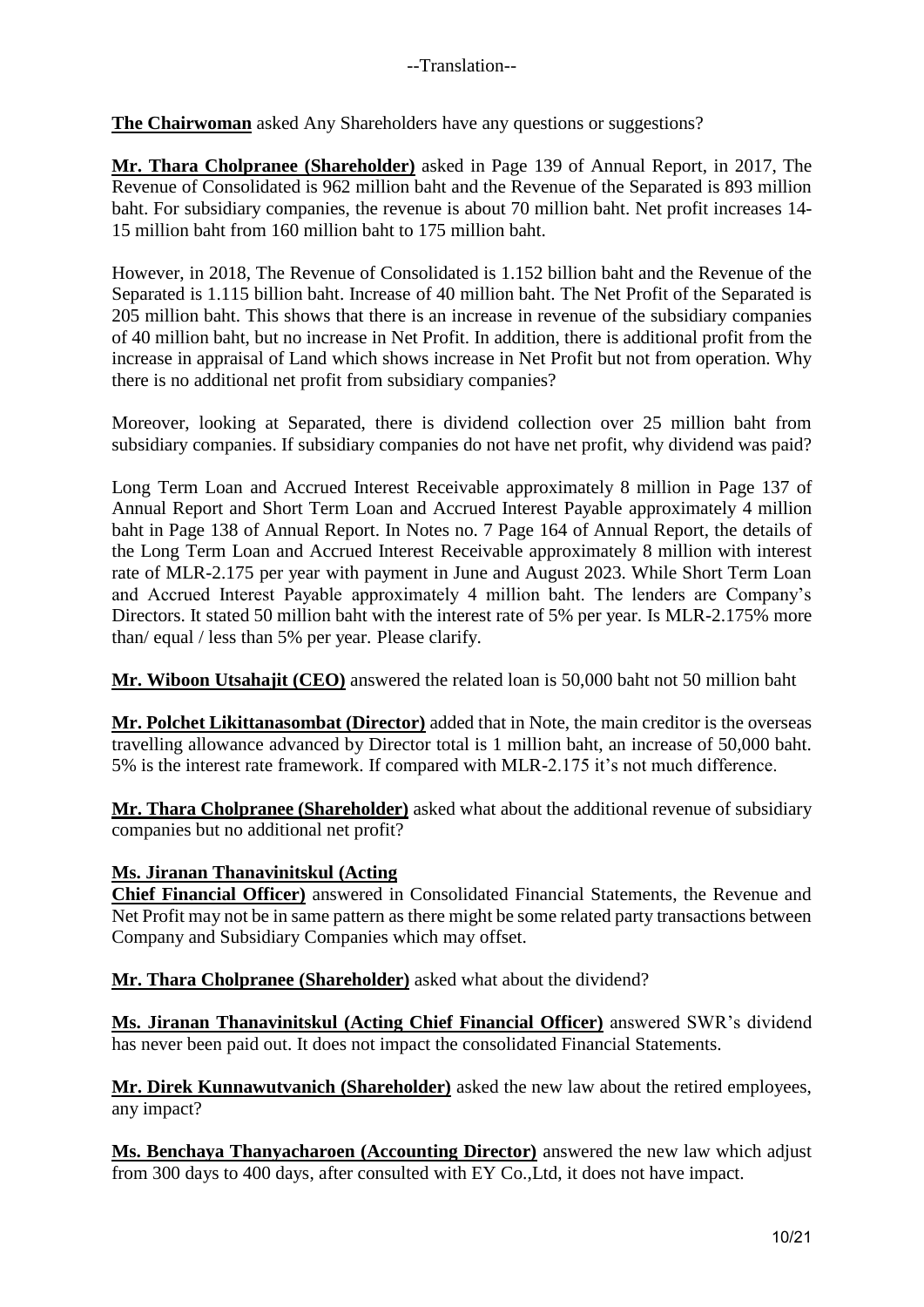**Ms. Jiranan Thanavinitskul (Acting Chief Financial Officer)** answered from the note, the best estimate impact is 2 million baht, however it will change if assumption change.

**Mr. Nawaporn Piyapojjankorn (Shareholder)** asked the M&A of Chaba Elegance, will it be consolidated in this year's financial statement? In the ELCIT document, the estimated revenue of Chaba in 2018 is 61 million baht with net profit margin of 16-20%. How is 2019? The Company paid 125 million baht of which 100 million baht is loan. When will the interest payment start? 125 million including quite a lot of Goodwill. How this account?

**Mr. Narun Wiwattanakrai (Director)** answered The Company started acknowledge Chaba's Revenue in Company's Consolidated Financial Statement from January 1, 2019. We estimate Chaba's Revenue to be approximately 5% of this year's Total revenue.

Prior to 2019, Chaba was operated as SME and just registered the Company in October 2018. Thus, 2018 Revenue cannot be disclosed publicly. We forecast Chaba's Revenue to be approximately 5% of this year's Total revenue. Net Profit Margin should be around 15-20%. Interest Payment will be start from 2019 also.

**Ms. Jiranan Thanavinitskul (Acting Chief Financial Officer)** added the buyout value 125 million will be assessed with forward asset value. After that, the goodwill will then be assessed.

**Mr. Nawaporn Piyapojjankorn (Shareholder)** asked the Chinese Tourist Arrivals in January increase 5% and February drop 10%. Any impact? Last year's Utilization rate is 82% with Quarter 4 being 75%. From the current arrivals, how will the operating results be?

**Mr. Narun Wiwattanakrai (Director)** answered January Chinese Tourist Arrivals increase 10.29% while February Chinese Tourist Arrivals drop 12.29%. First two months, Chinese Tourist Arrivals is 2.1 million tourists, no change compared two first two months in 2018. Out of 2.1 million tourists, about 60% is F.I.T. and 40% is Group Tours. However, from observation, the first quarter we see good number of Chinese Tourist spa customers as it is the high season. We didn't see any impact.

**Ms. Roongruang Ngaongarmrut (Shareholder)** asked What's the proportion from overseas business?

**Mr. Narun Wiwattanakrai (Director)** answered from last year's revenue of 1.152 billion baht, about 1% comes from Overseas Business

**Ms. Roongruang Ngaongarmrut (Shareholder)** asked the 1% of 1.152 billion baht revnue is all profit?

**Mr. Narun Wiwattanakrai (Director)** answered 1% of 1.152 billion baht is approximately 10 million baht. There are some costs occurred from Overseas business such as training and quality control.

**Ms. Roongruang Ngaongarmrut (Shareholder)** asked What's the net profit margin for Overseas business?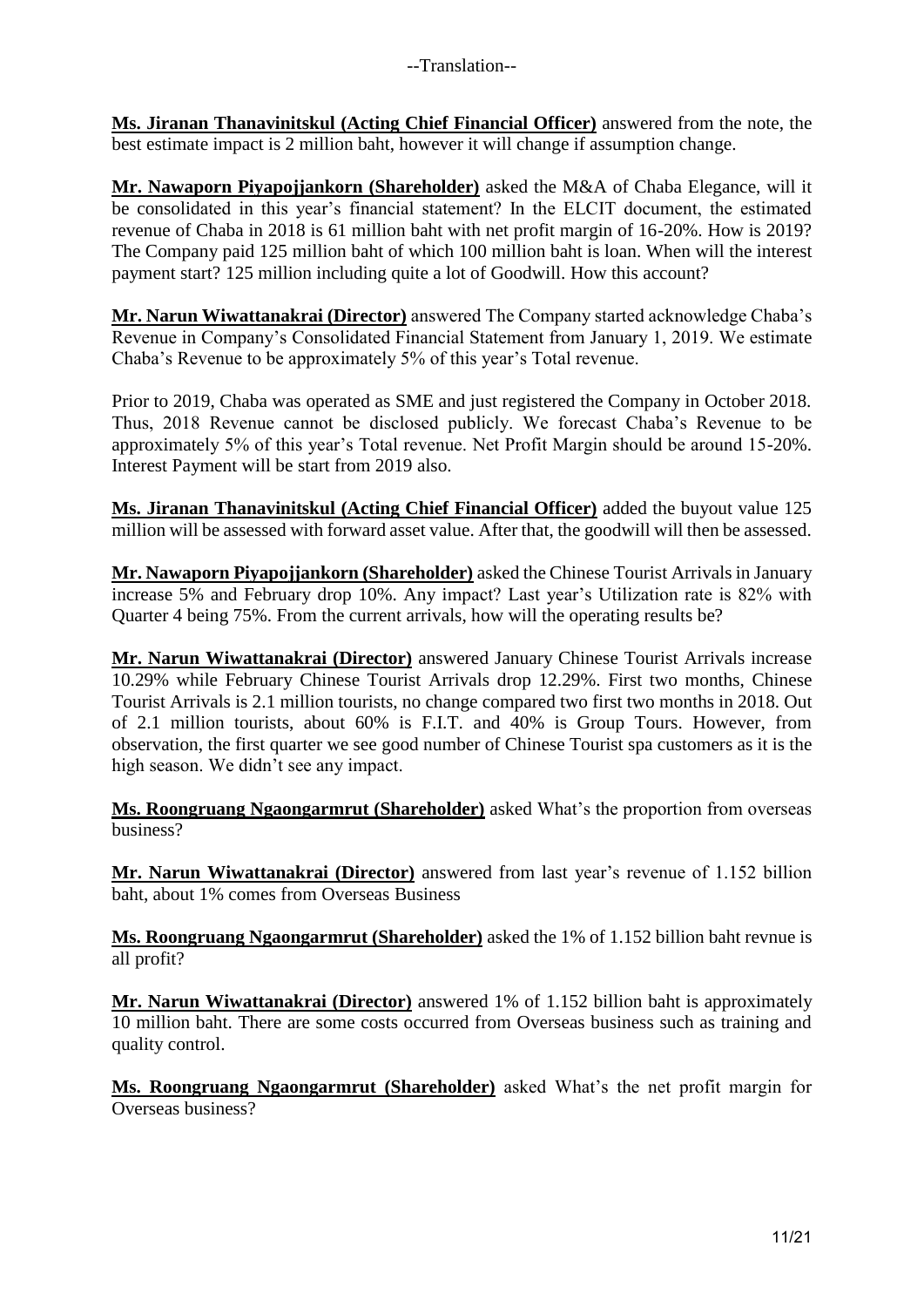**Mr. Narun Wiwattanakrai (Director)** answered we cannot disclose exact net profit margin as there are some indirect costs from some departments. However, all costs are recorded in Cost of Goods Sold.

**Mr. Thara Cholpranee (Shareholder)** asked on Page 32 of Annual Report, SWR was founded on 30 March 2005 with registered capital of 60 million baht and SWL was founded on 6 December 2007 with registered capital of 1 million baht however in the Note no. 13, the investment in subsidiary companies, SWL paid up capital is 1 million baht but capital is 2 million and SWR capital is 98 million baht. Please clarify. Also, on Page 61 of Annual Report, change in Shareholding of Directors and Executives is not so clear. Please amend.

**The Chairwoman** acknowledged and apologized. Corrections shall be made.

With no further questions, **the Conductor** informed that Resolution in this agenda shall be approved by the majority votes of the shareholders attending the Meeting and casting their votes.

## **Resolution:**

The Meeting resolved to approve the financial statements of the Company and its subsidiaries for the year ended December 31, 2018. By a majority vote of the shareholders attending the meeting and casting their votes, details of which were as followed:

Total 462,912,164 votes

| Approved    | 462,912,064 votes or 100.0000 |  |                       | %    | * of total votes                                                                     |
|-------------|-------------------------------|--|-----------------------|------|--------------------------------------------------------------------------------------|
| Disapproved | 100                           |  | votes or $0.0000$     | $\%$ | * of total votes                                                                     |
| Abstained   |                               |  | $0$ votes or $0.0000$ | $\%$ | * of total votes                                                                     |
| Void        |                               |  | $0$ votes or $0.0000$ | $\%$ | * of total votes                                                                     |
|             |                               |  |                       |      | *Percent of total shares of shareholders who attend the meeting and cast their votes |

## **Agenda 4: To Consider and Approve the Distribution of a Dividend from the Operating Performance for the Year 2018**

**The Conductor** informed the Meeting that the Company's dividend policy is to pay out at least 40 percent of its net profit, after deducting income tax and legal reserve. Each year's payout depends on the Company's investment plan, necessity, and future considerations. Upon approval by the Board of Directors, the annual dividend payout shall be presented to the shareholders' meeting for approval.

Dividend shall be considered from net profit only.

The Board of Directors at its meeting No.1/2019 on February 22, 2019 had approved the payment of the dividend from the profits earned from the operations of the Company (separated) amount 205,515,586 baht (Two hundred five million and five hundred fifteen thousand and five hundred eighty six baht ) at the rate of THB 0.15 (zero point fifteen baht) per share for the total eligible shares of 570,000,000 shares (five hundred and seventy million shares) in the total amount of 85,500,000 Baht (Eighty five million and five hundred thousand baht) with the record date of April 5, 2019 and dividend payment date of April 26, 2019.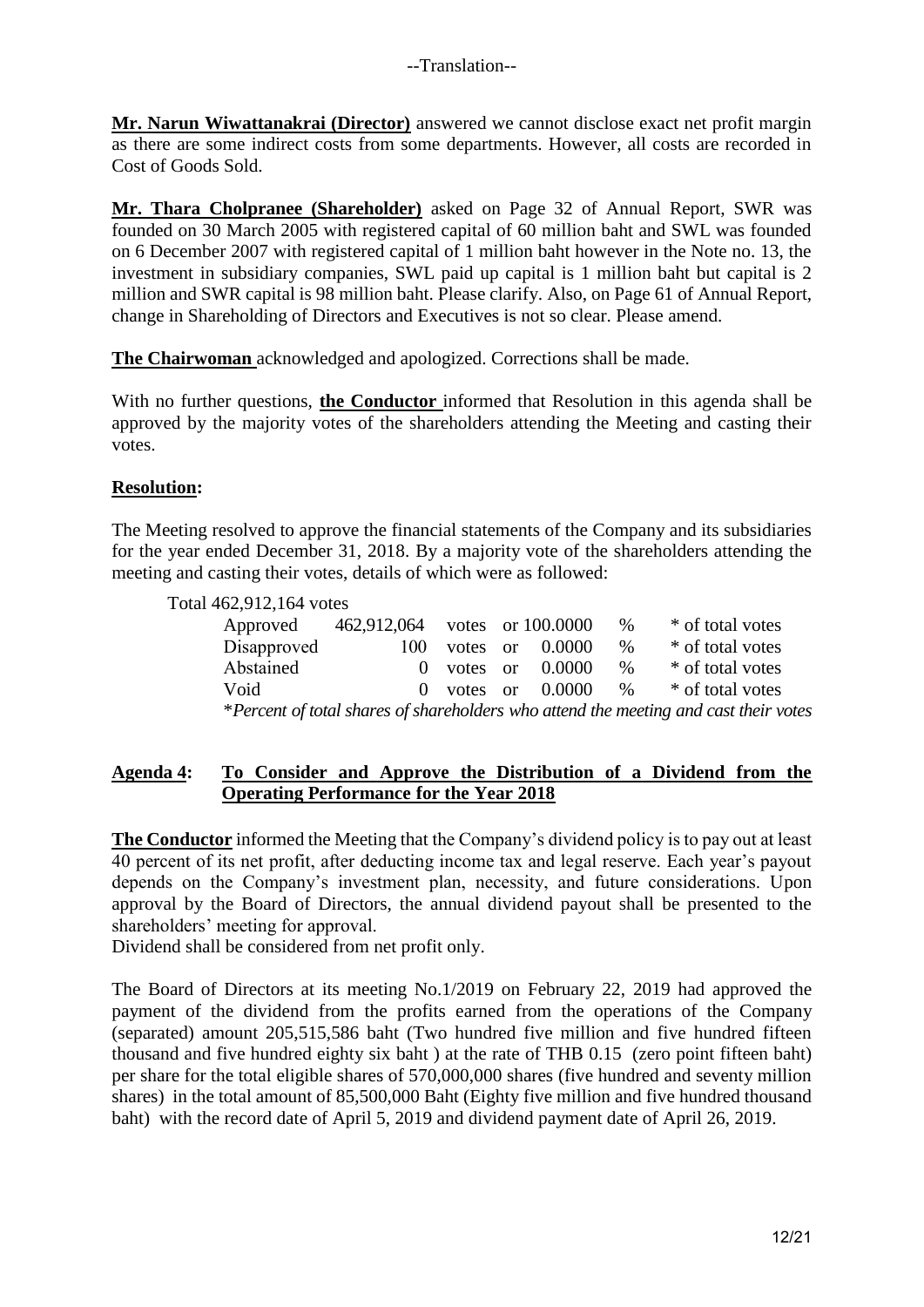**The Chairwoman** asked Any Shareholders have any questions or suggestions?

With no further questions, **the Conductor** informed that Resolution in this agenda shall be approved by the majority votes of the shareholders attending the Meeting and casting their votes.

## **Resolution:**

The Meeting resolved to approve the payment of the dividend from the profits earned from the operations of the Company for the year 2018 at the rate of THB 0.15 (zero point fifteen baht) per share for the total eligible shares of 570,000,000 shares (five hundred and seventy million shares) in the total amount of 85,500,000 Baht (Eighty five million and five hundred thousand baht) with the record date of April 5, 2019 and dividend payment date of April 26, 2019. By a majority vote of the shareholders attending the meeting and casting their votes, details of which were as followed:

Total 462,912,164 votes

| Approved                                                                             | 462,912,064 votes or |              |  | 100.0000 % |      | * of total votes |
|--------------------------------------------------------------------------------------|----------------------|--------------|--|------------|------|------------------|
| Disapproved                                                                          | 100                  | votes or     |  | 0.0000     | $\%$ | * of total votes |
| Abstained                                                                            | $\Omega$             | votes or     |  | 0.0000     | $\%$ | * of total votes |
| Void                                                                                 |                      | $0$ votes or |  | 0.0000     | $\%$ | * of total votes |
| *Percent of total shares of shareholders who attend the meeting and cast their votes |                      |              |  |            |      |                  |

## **Agenda 5: To Consider and Approve the Election of Directors in place of the directors whose terms expired by rotation**

**The Conductor** stated that "one-third of the directors must retire from the office by rotation at the Annual General Shareholders Meeting. If the number is not a multiple of three, then the number nearest to one-third, must retire from office. A director who vacates the office under this Article may be re-elected". Company was transformed to Public Company on 8 May 2014. Therefore, three directors who are due to retire by rotation in the year 2019 were as followed:

- 1. Mr. Wiboon Utsahajit (Director / Chief Executive Officer / Chairman of Executive Director)
- 2. Mr. Chaiyut Thienvuthichai (Director / Independent Director / Audit Committee / Chairman of Nomination and Compensation Committee / Risk Committee)
- 3. Mrs. Supee Pongpanich (Director / Independent Director / Chairwoman of Risk Committee / Corporate Governance Committee)

The Nomination and Compensation Committee has thoroughly considered the nomination of directors by taking into consideration the qualifications, experiences and expertise of all three nominees, including their previous performance. The Board has accordingly agreed to present to this Meeting for its approval of the re-election of three directors, who are due to retire by rotation, to resume their positions as the directors of the Company for another session with the same job titles as their previous ones.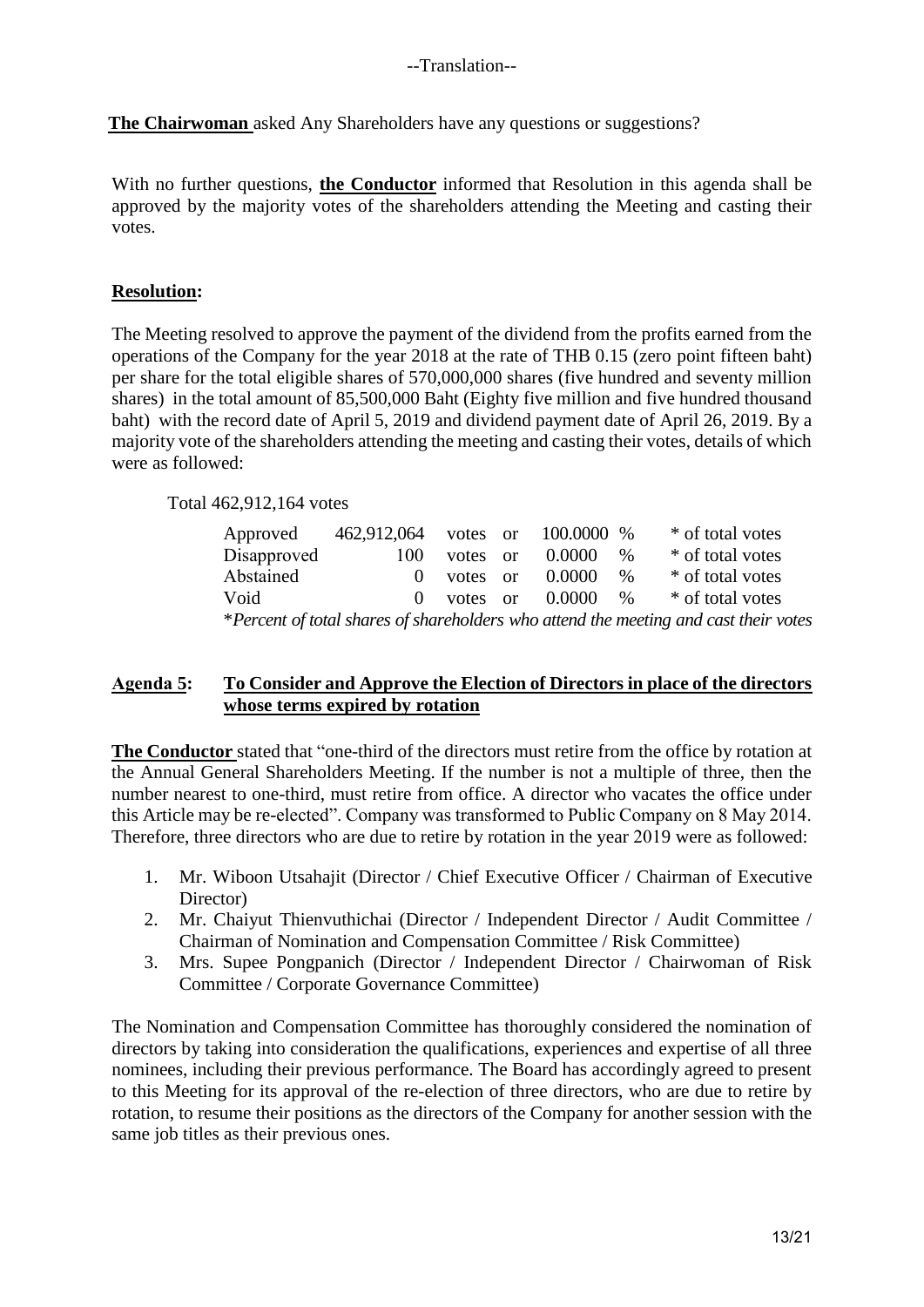**The Chairwoman** asked Any Shareholders have any questions or suggestions?

**The Conductor** for clarity, I would like to invite Mr. Wiboon Utsahajit, Mr. Chaiyut Thienvuthichai and Mrs. Supee Pongpanich to leave the room during the vote of this agenda. These directors can return to the Meeting when considering the next agenda.

With no further questions, **the Conductor** informed that Resolution in this agenda shall be approved by the majority votes of the shareholders attending the Meeting and casting their votes.

- 1. Each shareholder has the number of votes equals to number of shares
- 2. Each shareholder can select one or more candidate as director
- 3. Candidate with the most number of votes will be selected. Candidates will be selected according to number of vacant director's numbers available. If the vote is equal, the Chairwoman will be the decision-maker (No.17)

#### **Resolution:**

By a majority vote of the shareholders attending the meeting and casting their votes, details of which were as followed:

1. Re-elect Mrs. Supee Pongpanich as Director / Independent Director / Chairwoman of Risk Committee / Corporate Governance Committee

Total 462,912,164 votes

| Approved                                                                             | 462,563,664 votes or 100.0000 |          |  |             | $\%$ | * of total votes |
|--------------------------------------------------------------------------------------|-------------------------------|----------|--|-------------|------|------------------|
| Disapproved                                                                          | 100                           | votes or |  | $0.0000~\%$ |      | * of total votes |
| Abstained                                                                            | 348,400                       | votes or |  | $\sim 100$  | $\%$ | * of total votes |
| Void                                                                                 | $\Omega$                      | votes or |  | $0.0000\%$  |      | * of total votes |
| *Percent of total shares of shareholders who attend the meeting and cast their votes |                               |          |  |             |      |                  |

2. Re-elect Mr. Chaiyut Thienvuthichai as Director / Independent Director / Audit Committee / Chairman of Nomination and Compensation Committee / Risk Committee

Total 462,912,164 votes

| Approved    | 449,544,564 |              | votes or 97.1854 | $\%$ | * of total votes                                                                     |
|-------------|-------------|--------------|------------------|------|--------------------------------------------------------------------------------------|
| Disapproved | 13,019,200  | votes or     | 2.8146           | $\%$ | * of total votes                                                                     |
| Abstained   | 348,400     | votes or     | $\sim 100$       | $\%$ | * of total votes                                                                     |
| Void        |             | $0$ votes or | $0.0000 \t%$     |      | * of total votes                                                                     |
|             |             |              |                  |      | *Percent of total shares of shareholders who attend the meeting and cast their votes |

3. Re-elect Mr. Wiboon Utsahajit as Director / Chief Executive Officer / Chairman of Executive Director

Total 462,912,164 votes

| Approved                                                                             | 333,614,364 votes or 83.5264 % |              |  |                                |      | * of total votes |
|--------------------------------------------------------------------------------------|--------------------------------|--------------|--|--------------------------------|------|------------------|
| Disapproved                                                                          | 65,797,400 votes or            |              |  | 16.4736 %                      |      | * of total votes |
| Abstained                                                                            | 63,500,400 votes or            |              |  | <b>Contract Contract State</b> | $\%$ | * of total votes |
| Void                                                                                 |                                | $0$ votes or |  | $0.0000 \approx 0$             |      | * of total votes |
| *Percent of total shares of shareholders who attend the meeting and cast their votes |                                |              |  |                                |      |                  |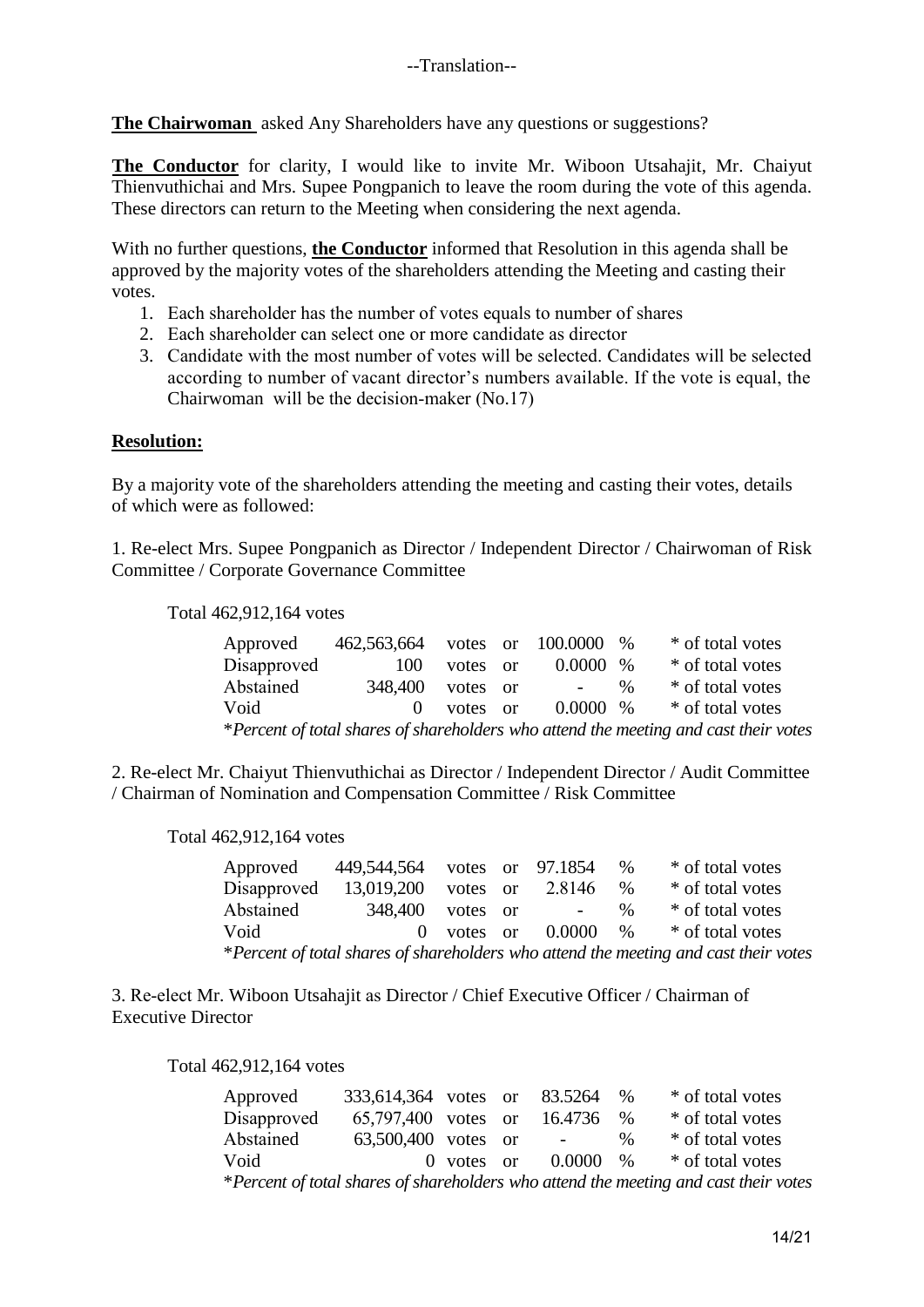**The Conductor** invited Mr. Wiboon Utsahajit, Mr. Chaiyut Thienvuthichai and Mrs. Supee Pongpanich back to the Meeting.

## **Agenda 6: To Consider and Approve the Remuneration of the Directors for the year 2019**

**The Conductor** According to No. 34 and 44 of the Company's Articles of Association, the directors are entitled to receive remuneration in the form of reward, meeting allowance, gratuity, bonus or other form of benefit under the articles of association or as determined by shareholders meeting in either fixed sum or under certain criteria.

The Nomination and Compensation Committee has considered the remuneration for the Directors from the performance of the year 2018 of the company, their duties and responsibilities and comparison with the remuneration payment of the other listed companies on the Stock Exchange of Thailand. After due consideration, the Board then deemed it appropriate to propose this Meeting to approve the directors' remuneration for the year 2019 as the same rate as previous year's rate below:

| No. | <b>Consideration</b>                               | 2018                                                                                                                    | 2019                                                                                                                    |  |
|-----|----------------------------------------------------|-------------------------------------------------------------------------------------------------------------------------|-------------------------------------------------------------------------------------------------------------------------|--|
|     |                                                    | <b>Existing Rate</b>                                                                                                    | <b>Proposed Rate</b>                                                                                                    |  |
|     |                                                    |                                                                                                                         | (the same rate as previous year's rate)                                                                                 |  |
| 1.  | Director's Remuneration                            |                                                                                                                         |                                                                                                                         |  |
| 1.1 | Monthly Allowance                                  | - Chairwoman 22,000 Baht                                                                                                | - Chairwoman 22,000 Baht                                                                                                |  |
|     | (per month per person)                             | - Director 11,000 Baht                                                                                                  | - Director 11,000 Baht                                                                                                  |  |
|     |                                                    | * If one has been selected to more<br>than one position, one shall receive<br>only the highest rate of the<br>position. | * If one has been selected to more<br>than one position, one shall receive<br>only the highest rate of the<br>position. |  |
|     |                                                    | **Director who is member of<br>Executive Committee will not<br>receive monthly allowance                                | **Director who is member of<br>Executive Committee will not<br>receive monthly allowance                                |  |
| 1.2 | <b>Meeting Allowance</b><br>(per month per person) | - Chairwoman / Director<br>12,000 Baht                                                                                  | - Chairwoman / Director<br>12,000 Baht                                                                                  |  |
| 2.  | Audit Committee's<br>Remuneration                  |                                                                                                                         |                                                                                                                         |  |
| 2.1 | Monthly Allowance                                  | - Chairman 22,000 Baht                                                                                                  | - Chairman 22,000 Baht                                                                                                  |  |
|     | (per month per person)                             | - Audit Committee 16,500 Baht                                                                                           | - Audit Committee 16,500 Baht                                                                                           |  |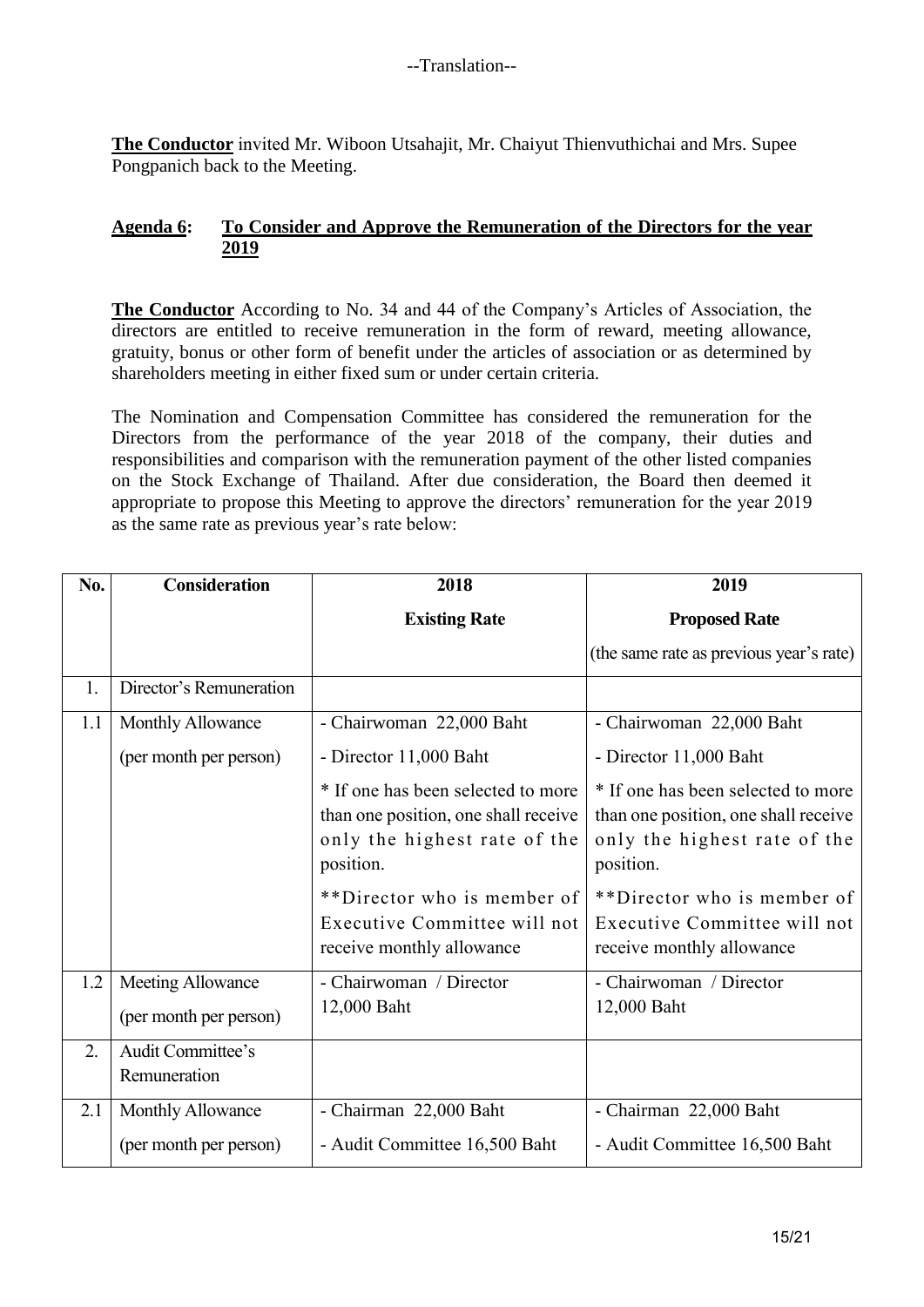| No. | <b>Consideration</b>                                        | 2018                                                                                                                    | 2019                                                                                                                    |  |  |
|-----|-------------------------------------------------------------|-------------------------------------------------------------------------------------------------------------------------|-------------------------------------------------------------------------------------------------------------------------|--|--|
|     |                                                             | <b>Existing Rate</b>                                                                                                    | <b>Proposed Rate</b>                                                                                                    |  |  |
|     |                                                             |                                                                                                                         | (the same rate as previous year's rate)                                                                                 |  |  |
|     |                                                             | * If one has been selected to more<br>than one position, one shall receive<br>only the highest rate of the<br>position. | * If one has been selected to more<br>than one position, one shall receive<br>only the highest rate of the<br>position. |  |  |
|     |                                                             | **Director who is member of<br>Audit Committee will not receive<br>the monthly allowance as Director                    | **Director who is member of<br>Audit Committee will not receive<br>the monthly allowance as Director                    |  |  |
| 2.2 | Meeting Allowance<br>(per month per person)                 | - Chairman / Audit Committee<br>12,000 Baht                                                                             | - Chairman / Audit Committee<br>12,000 Baht                                                                             |  |  |
| 3.  | Meeting Allowance for<br>the Nomination and<br>Compensation | -Chairman 8,000 Baht<br>- Commitee 6,000 Baht                                                                           | -Chairman 8,000 Baht<br>- Commitee 6,000 Baht                                                                           |  |  |
|     | Committee                                                   |                                                                                                                         |                                                                                                                         |  |  |
|     | (per month per person)                                      |                                                                                                                         |                                                                                                                         |  |  |
| 4.  | Meeting Allowance                                           | -Chairwoman 8,000 Baht                                                                                                  | -Chairwoman 8,000 Baht                                                                                                  |  |  |
|     | for the Risk Management<br>Committee                        | - Commitee 6,000 Baht                                                                                                   | - Commitee 6,000 Baht                                                                                                   |  |  |
|     | (per month per person)                                      |                                                                                                                         |                                                                                                                         |  |  |
| 5.  | Meeting Allowance for                                       | -Chairwoman 8,000 Baht                                                                                                  | -Chairwoman 8,000 Baht                                                                                                  |  |  |
|     | the Corporate Governance<br>Committee                       | - Commitee 6,000 Baht                                                                                                   | - Commitee 6,000 Baht                                                                                                   |  |  |
|     | (per month per person)                                      |                                                                                                                         |                                                                                                                         |  |  |
| 6.  | <b>Bonus</b>                                                | 2,450,000 Baht                                                                                                          | 2,450,000 Baht                                                                                                          |  |  |

With no further questions, **the Conductor** informed that Resolution in this agenda shall be approved by at least 2/3 (two-thirds) votes of the shareholders attending the Meeting and casting their votes.

# **Resolution:**

The Meeting resolved to approve the remuneration of directors for the year 2019's proposed rate. By an at least 2/3 (two-thirds) vote of the shareholders attending the meeting and casting their votes, details of which were as followed: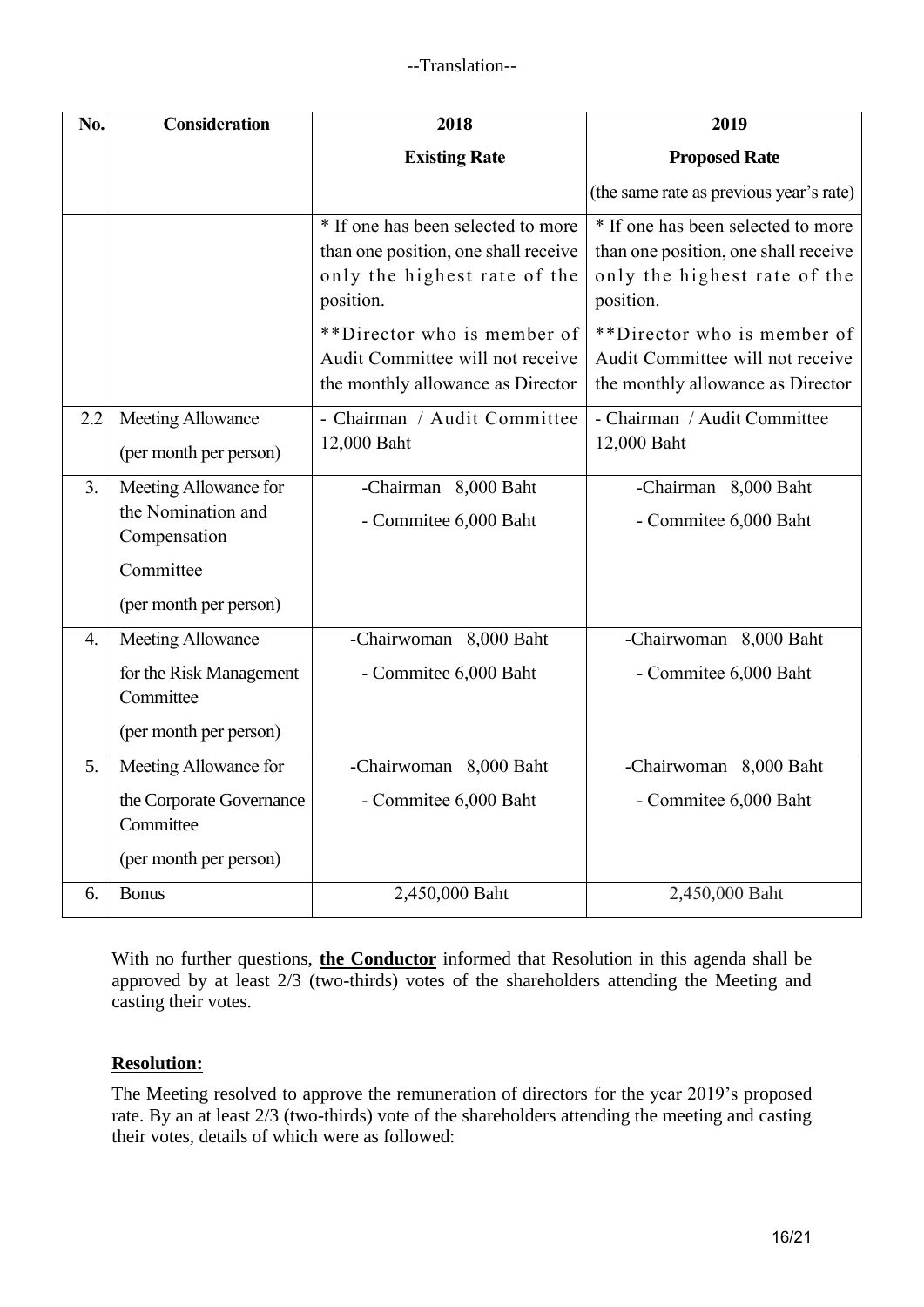#### --Translation--

Total 462,912,164 votes

| Approve                                                                              | 449,884,964 votes or 97.1858 |          |  |                       | $\%$ | * of total votes |
|--------------------------------------------------------------------------------------|------------------------------|----------|--|-----------------------|------|------------------|
| Disapprove                                                                           | 13,019,200                   | votes or |  | 2.8125                | $\%$ | * of total votes |
| Abstain                                                                              | 8.000                        | votes or |  | 0.0017                | $\%$ | * of total votes |
| Void                                                                                 |                              |          |  | 0 votes or $0.0000\%$ |      | * of total votes |
| *Percent of total shares of shareholders who attend the meeting and cast their votes |                              |          |  |                       |      |                  |

## **Agenda 7: To Consider and Approve the Appointment of the Company's Auditor and the Determination of the Audit Fee for the year 2019**

**The conductor** stated that According to section 120 of the Public Limited Companies Act and No. 60 of the Company's Articles of Association, the appointment of the auditor and the determination of the audit fee shall be brought into consideration in the Annual General Shareholders' Meeting.

This year, the Board of Directors, with recommendation of the Audit Committee, has thoroughly considered proposing for the appointment of

- 1. Ms. Sumana Punpongsanon, certified public accountant no. 5872 and/or
- 2. Mr. Sophon Permsirivallop, certified public accountant no. 3182 and/or
- 3. Ms. Rungnapa Lertsuwankul, certified public accountant no. 3516 and/or
- 4. Ms. Pimjai Manitkajohnkit, certified public accountant no. 4521 and/or
- 5. Mrs. Gingkarn Atsawarangsalit, certified public accountant no. 4496 and/or
- 6. Mr. Chayapol Suppasedtanon, certified public accountant no. 3972 and/or
- 7. Ms. Rosaporn Decharkom, certified public accountant no. 5659 and/or
- 8. Ms. Orawan Techawatanasirikul, certified public accountant no. 4807

of EY Office Limited as the Company's auditor for the year 2019, with the audit fee in total of THB 1,512,000. (An increase of 112, 000 Baht from the previous year)

**The Chairwoman** asked Any Shareholders have any questions or suggestions?

**Mr. Thara Cholpranee (Shareholder)** asked why Company submit 8 auditors? This is quite a lot compared to other listed companies.

**Ms. Sumana Punpongsanont (Auditor)** answered the reason is that Listed Company shall have Auditor Rotation policy, therefore EY Co., Ltd provided the set of auditors.

**Mr. Thara Cholpranee (Shareholder)** asked Should EY Co., Ltd manage internally and submit just 3-4 auditors or simply add "or any additional auditor provided"?

**Ms. Sumana Punpongsanont (Auditor)** acknowledged and thank you for suggestion.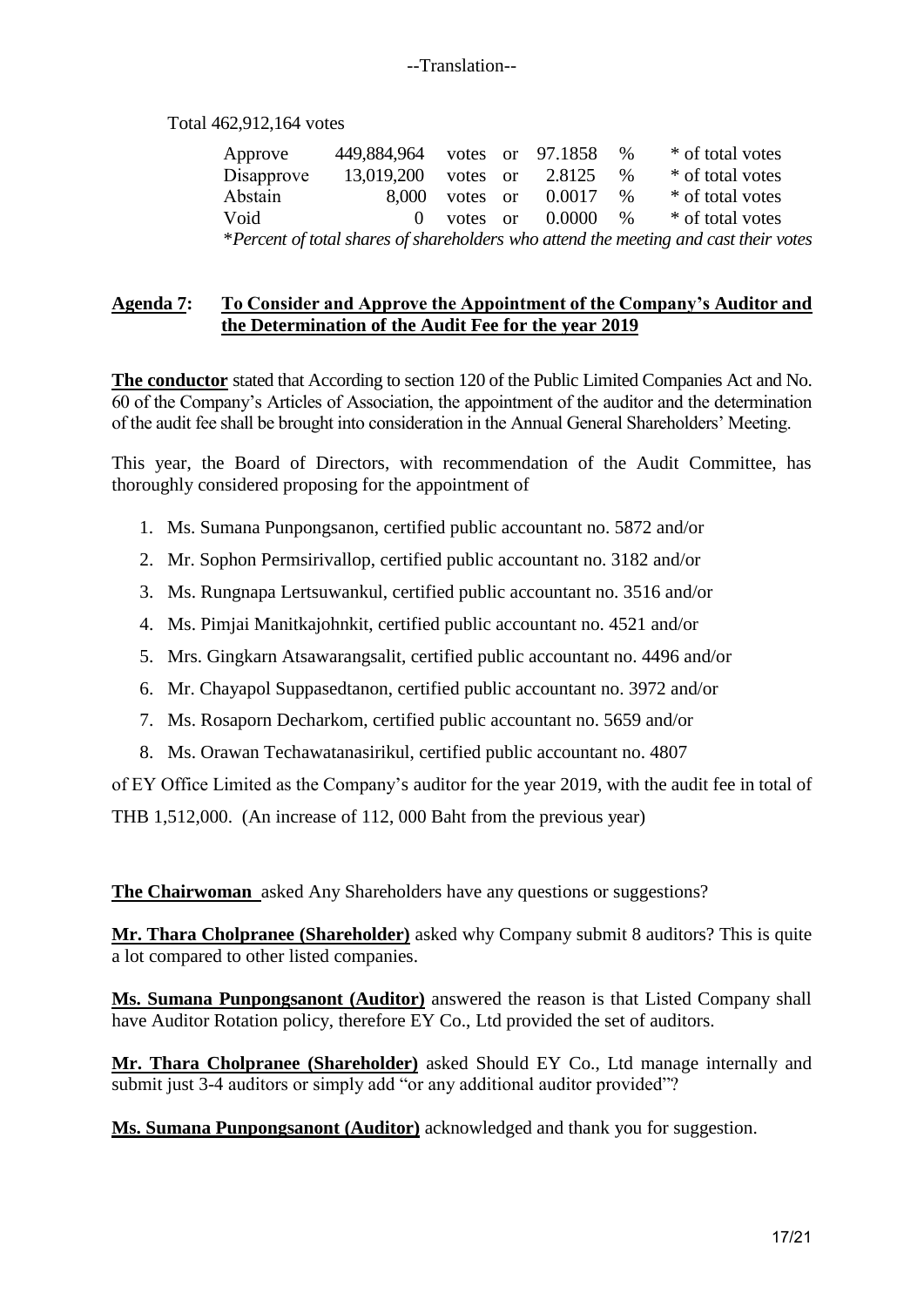#### --Translation--

With no further questions, **the Conductor** informed that Resolution in this agenda shall be approved by the majority votes of the shareholders attending the Meeting and casting their votes.

#### **Resolution:**

The Meeting resolved to approve appointment of

- 1. Ms. Sumana Punpongsanon, certified public accountant no. 5872 and/or
- 2. Mr. Sophon Permsirivallop, certified public accountant no. 3182 and/or
- 3. Ms. Rungnapa Lertsuwankul, certified public accountant no. 3516 and/or
- 4. Ms. Pimjai Manitkajohnkit, certified public accountant no. 4521 and/or
- 5. Mrs. Gingkarn Atsawarangsalit, certified public accountant no. 4496 and/or
- 6. Mr. Chayapol Suppasedtanon, certified public accountant no. 3972 and/or
- 7. Ms. Rosaporn Decharkom, certified public accountant no. 5659 and/or
- 8. Ms. Orawan Techawatanasirikul, certified public accountant no. 4807

of EY Office Limited as the Company's auditor for the year 2019, with the audit fee in total of THB 1,512,000. (An increase of 112, 000 Baht from the previous year) By a majority vote of the shareholders attending the meeting and casting their votes, details of which were as followed:

Total 462,912,164 votes

| Approve                                                                              | 462,912,064 votes or 100.0000 % |          |  |             |      | * of total votes |
|--------------------------------------------------------------------------------------|---------------------------------|----------|--|-------------|------|------------------|
| Disapprove                                                                           | 100                             | votes or |  | 0.0000      | $\%$ | * of total votes |
| Abstain                                                                              | $\mathbf{O}$                    | votes or |  | $0.0000~\%$ |      | * of total votes |
| Void                                                                                 | $\left( \right)$                | votes or |  | $0.0000\%$  |      | * of total votes |
| *Percent of total shares of shareholders who attend the meeting and cast their votes |                                 |          |  |             |      |                  |

#### **Agenda 8: To consider and other matters (if any)**

**The Conductor** stated that the Company gave the opportunity for the shareholders to participate in which they can submit the agendas for considering in the Annual General Meeting of Shareholders for year 2019 and for nominating individual(s) to become the director(s) of the Company in advance. The submissions and suggestions of the agenda are required to follow the guidelines that are available on the company website at [www.siamwellnessgroup.com/investor\\_relations/](http://www.siamwellnessgroup.com/investor_relations/) from 8 January 2019 to 28 February 2019. After the closing date, there were no submissions or suggestions from shareholders.

Moreover, According to Public Companies Act No. 105(2) and Company's Articles of Association No. 40, if at least 1/3 of shareholders request an additional Agenda to be discussed in the Annual General Meeting, an additional Agenda can be added.

**The Chairwoman** asked Any Shareholders have any questions or suggestions?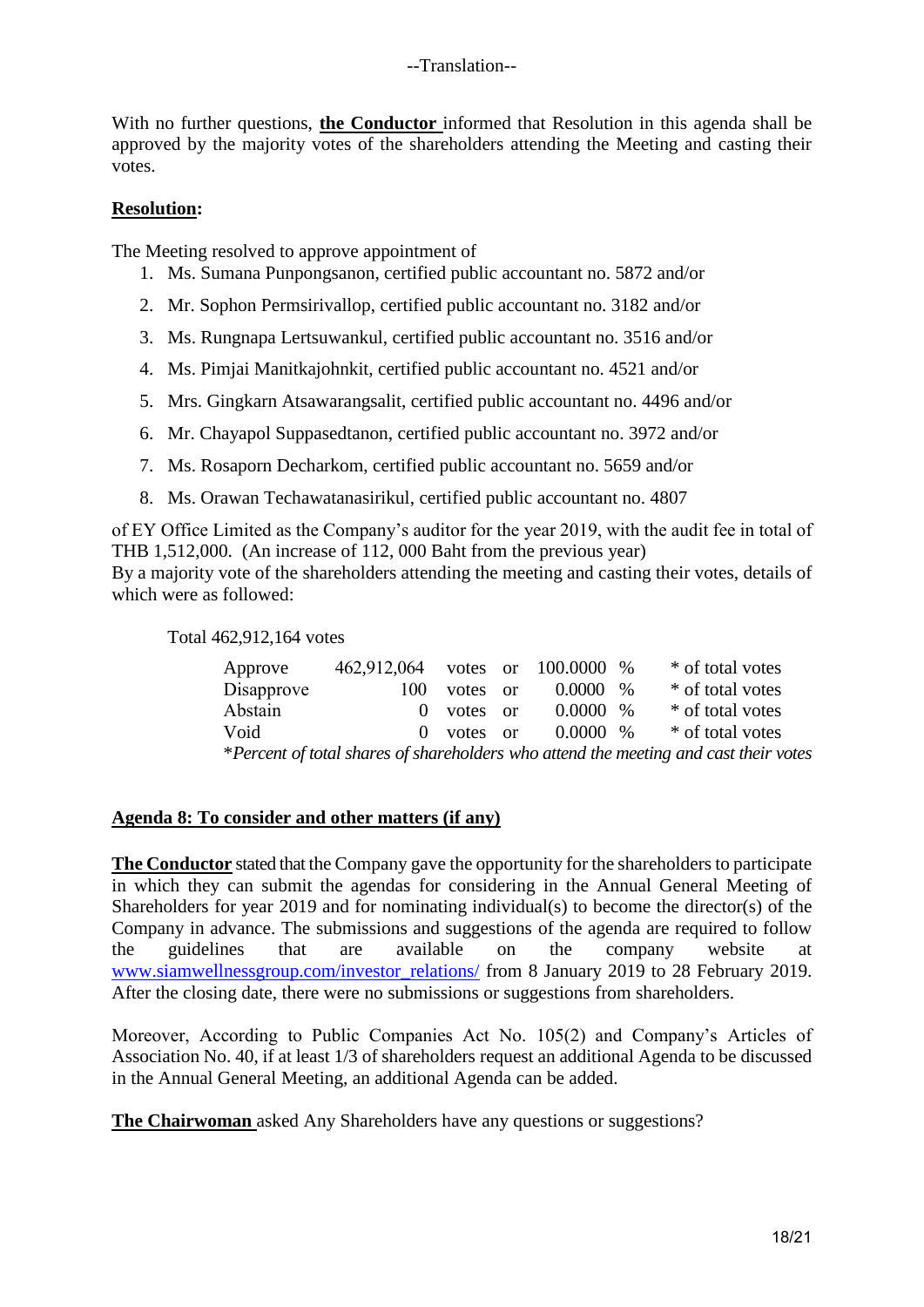# **Mr. Sakon Kuntula (Shareholder)** asked

- 1. Can Management share the performance of domestic and overseas branches? Its competitors?
- 2. What's the future plan of Baan Suan Massage?

**Mr. Wiboon Utsahajit (CEO)** answered each year we plan an expansion of 10 new branches domestically divided between the 3 brands (RarinJinda Wellness Spa, Let's Relax Spa, Baan Suan Massage) and 2 new business units (Stretch me and Face Care). This does not include Chaba Nails which is the business we recently acquired 76% stake and the founder (remaining 24% stake) still manage. For overseas, we didn't set the number target as it is quite difficult as we need to carefully select the Partners. If too rush, the Partner may not be the right one.

For Competitors, we do not see any direct competitor because the size is difference. There might some indirect competitor who may conduct similar business but target different customer segment. For our company, the key customer segment is Foreign tourists (about 75%).

Baan Suan Massage currently has 10 branches. Let's Relax, our flagship brand, has higher Gross Profit Margin and still has demand in the market in many existing cities such as Phuket and Pattaya and new cities such as Chiang Rai and Hat Yai, thus we have not focused on Baan Suan Massage for the moment.

In conclusion, we still focus on business expansion in Health & Wellness sector which is today's trends and can diversified in many areas such as Beauty, Wellness Residence. Thank you.

## **Mr. Nawaporn Piyapojanakorn (Shareholder)** asked

- 1. Since Quarter 4, Gross Profit margin slightly drop. Is it from the new branches' negative EBITDA? Please clarify? For this year, with 10 planned new branches. Can Company maintain GP Margin this year?
- 2. Utilization Rate also dropped. What's the normalized Utilization Rate?

## **Mr. Narun Wiwattanakrai (Director)** answered

- 1. GP Margin drops because we open 6 new branches in last quarter. Normally, it takes approximately 3-6 months to make EBITDA positive. This year, the Company will divide the opening across 4 quarters. GP Margin should be maintained around 34-36%
- 2. The declined utilization rate caused by the boat accident and the opening of new business unit. The latter will take time for customer to aware and come and use. Company will try to maintain above 80% Utilization Rate.

## **Mr. Kriangkamol Teerasaksopon (Shareholder)** asked

- 1. Last year SET drops around 10% but the share price of SPA drops about 80%. Anything concerned? How is it compared to similar company in the industry?
- 2. Any policy of shareholder's sale or buyback?
- 3. What's the dividend policy?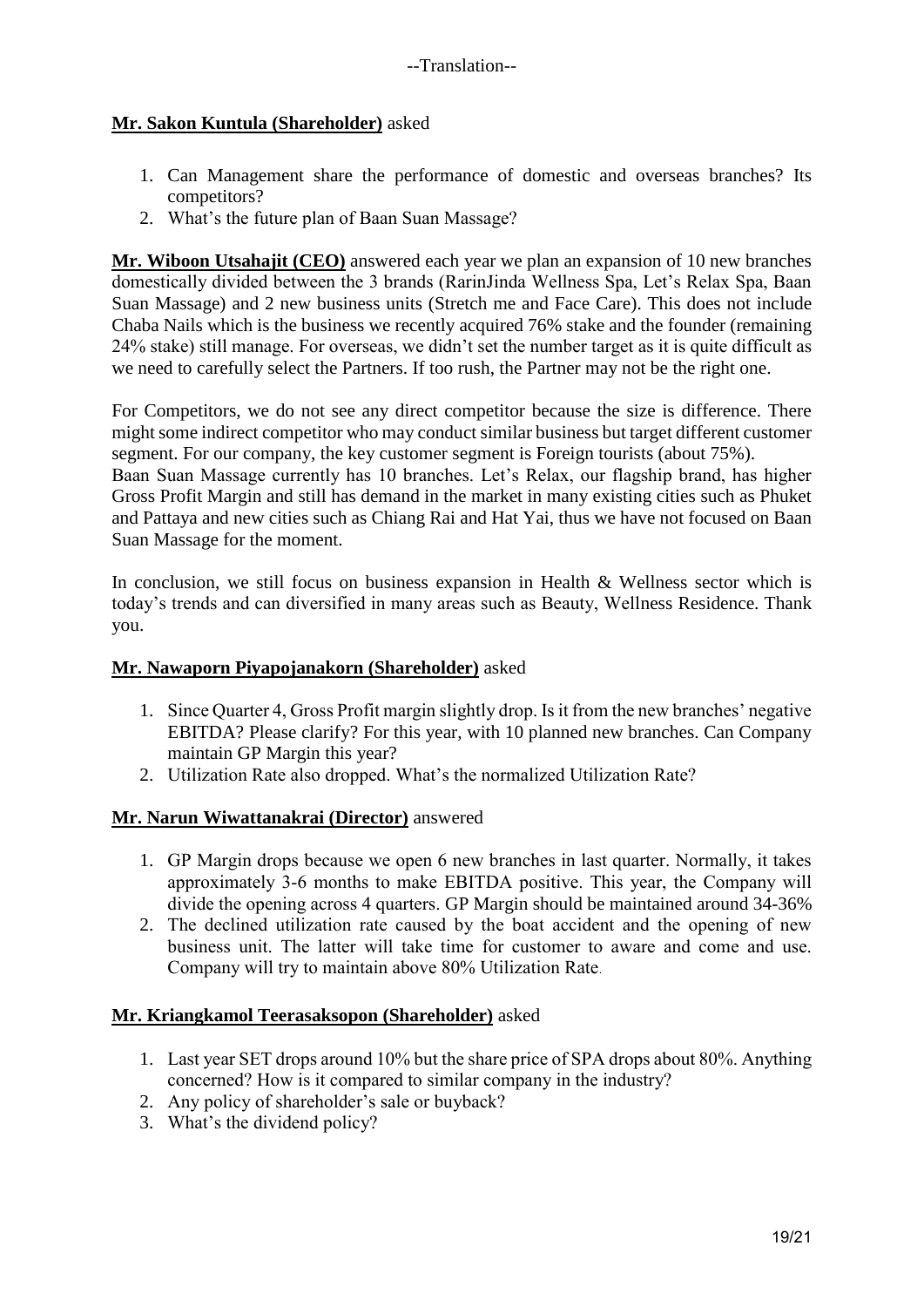# **Mr. Wiboon Utsahajit (CEO)** answered

- 1. About the share price, the Executives do not monitor. I suspect that the drop in share price is from the market condition and investor's view that the performance of Company rely on Chinese Tourist Market. However, Company's Result show that Company still had great performance despite several events that impact tourist market. The impact is on Chinese Group Tours, but our key target group is Chinese F.I.T which is less risk aversive
- 2. The main shareholders who are the Company Executives still have high trust in the business. They still have no plan to sell any shares as the Business still doing well.
- 3. For dividend, we free float around 30% which is suitable. If shareholder sell shares, it might cause some confusion. We acknowledged your suggestion on the dividend.

# **Mr. Thara Cholpranee (Shareholder)** asked

- 1. From Page 172 of Annual Report Note number 13: Investment in subsidiary companies, the Company requested for the closure of Siam Wellness (Cambodia) Co., Ltd as the business model has changed from Direct Investment to Franchise in 3 branches (Mao Tse Toung, Norodom, Tonle Bassac), please add the branch status in the Report to be more clarity.
- 2. Which model is better between direct investment and franchise? How impact?
- 3. What's the average working hours per day of therapist? What's the most efficient working hours?

# **Mr. Wiboon Utsahajit (CEO)** answered

- 1. At first, the Company planned to do direct investment thus we set up Siam Wellness (Cambodia) Co.,Ltd but there were some legal and tax issues. As a result, with the Company as a publicly listed company whom has to comply with all the laws and regulations maybe disadvantage to local competitors in terms of Cost of Operations and cannot compete. So we decided to change to Franchise Model. The local franchisee can then use the advantage of Let's Relax brand to attract additional Chinese Tourists to the Spa. With this, the local franchisee will be liable for tax.
- 2. Domestically, we prefer self-investment. For overseas, some countries are quite risky, franchise will be more ideal. Self-Investment is more beneficial in the long term in terms of the returns but franchise is least risk especially in country that we are not familiar with the consumers and the laws and regulation
- 3. We set standard working hours of 8 hours, in which on average they work around 6 hours per day which good work-life balance. Our therapist is contractual and on pay per job basis. Comparing to the minimum wage, they are receiving quite above. Junior can earn from 15,000 Baht per month and Senior could earn up to 40,000 Baht per month.

**Mr. Direk Kunnawutvanich (Shareholder)** asked following another shareholder's question about the share price? I suggest that Company get more coverage in analyst paper and do public relations so investors know the Company better.

**Mr. Wiboon Utsahajit (CEO)** answered thank you for the suggestions. Currently, many analyst papers already covered with Company